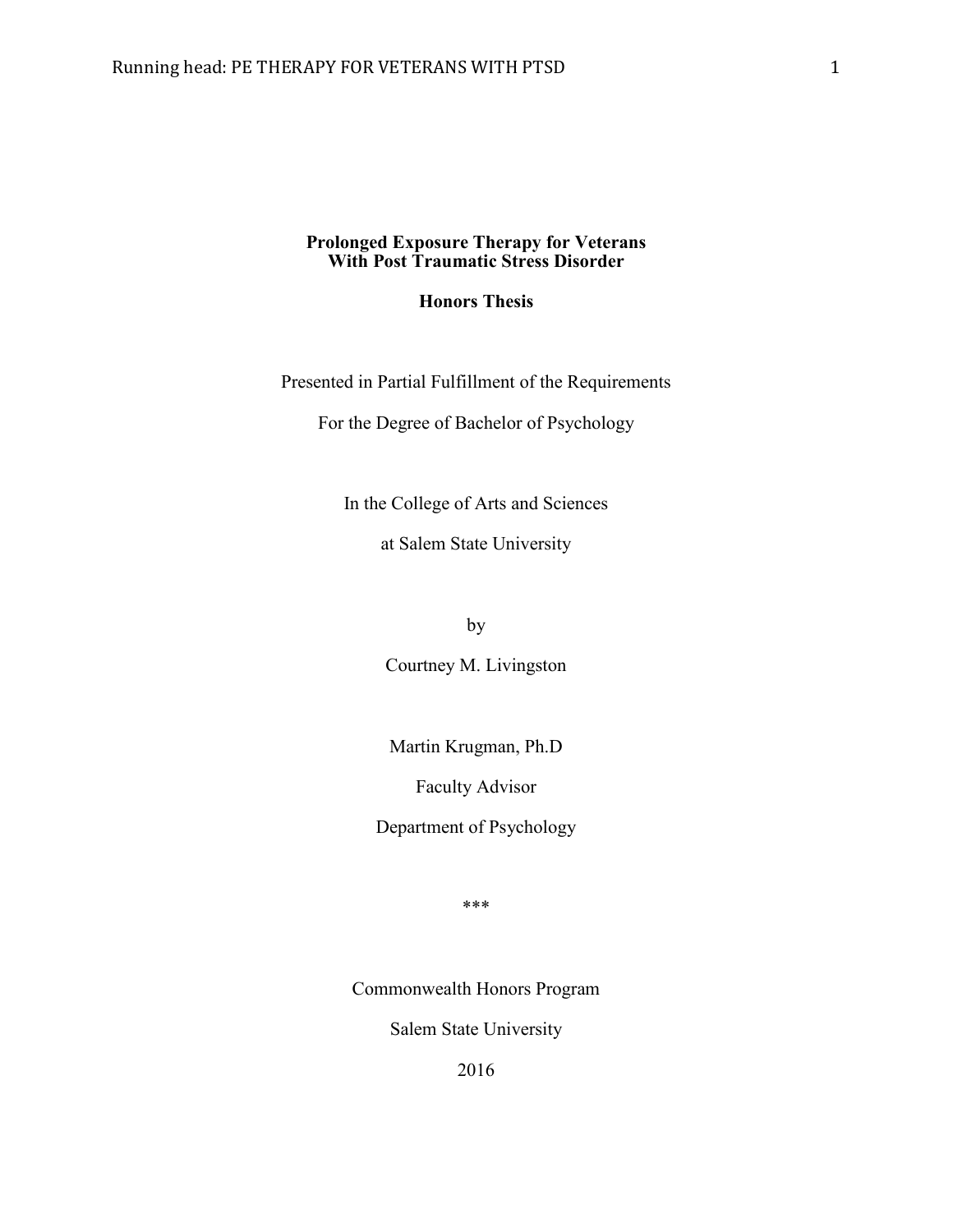## **Abstract**

Posttraumatic stress disorder (PTSD) is the mental health condition that is triggered by the experience of a traumatic event and results in mental and physical health problems as well as interpersonal and social problems (Foa, Gillihan, and Bryant, 2013). There are currently many psychological treatments for individuals with PTSD. Although the literature covers a wide variety of therapies, this review will focus on prolonged exposure therapy (PE) for treatment of veterans with PTSD. This review will be broken down into five categories which are: manualized PE, PE with the presence of a traumatic brain injury, PE delivered via telehealth, PE with veterans who expressed a treatment preference for PE, and PE with active duty military personnel. All studies found prolonged exposure therapy as an effective treatment for veterans with PTSD.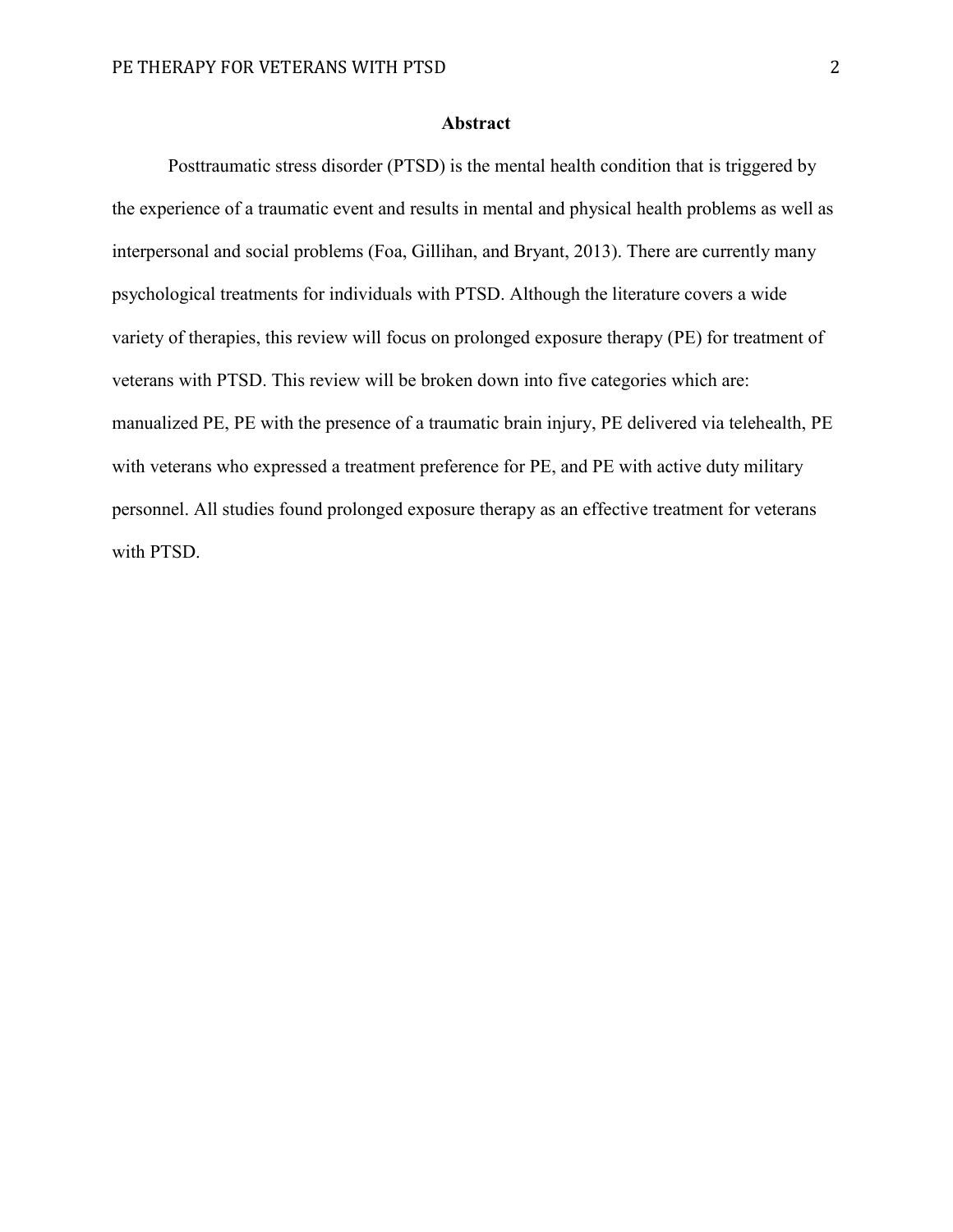# **Prolonged Exposure Therapy for Veterans with Post Traumatic Stress Disorder Introduction**

Humans have always been exposed to traumatic events such as natural disasters, sexual abuse and war. War takes a particularly strong physical and emotional toll on soldiers. In 1761, Austrian physician Josef Leopold wrote about the feeling of "nostalgia" amongst soldiers. He described the feeling as missing home, feeling sad, sleep problems, and anxiety (U.S. Department of Veterans Affairs, 2016). During World War I, these same symptoms were renamed "shell shock" due to soldiers' exposure to the blasts of artillery shells during combat. During this time, treatment was varied but typically consisted of a few days of rest and then soldiers were sent back to combat. During World War II, shell shock was renamed Combat Stress Reaction (CSR).

In 1952, the American Psychiatric Association (APA) published the first Diagnostic and Statistical Manual of Mental Disorders (DSM-I). The DSM is intended to be a standardized classification of mental disorders used by mental health professionals. The first DSM included "gross stress reaction" to explain symptoms resulting from traumatic events. In 1980, the APA added Post Traumatic Stress Disorder (PTSD) to the DSM-III (U.S. Department of Veterans Affairs, 2016). In the current edition, the DSM-V, PTSD appears in a new chapter titled "Trauma and stress related disorders". This new classification is a revision to previous editions, which classified PTSD as an anxiety disorder.

The DSM-V reports the following eight criteria that must be met in order to receive a diagnosis of PTSD. A PTSD diagnosis requires that an individual have been exposed to a stressor such as death, threatened death, actual or perceived serious injury, or threatened or actual sexual violence. This exposure may be direct, indirect, or witnessing the stressor in person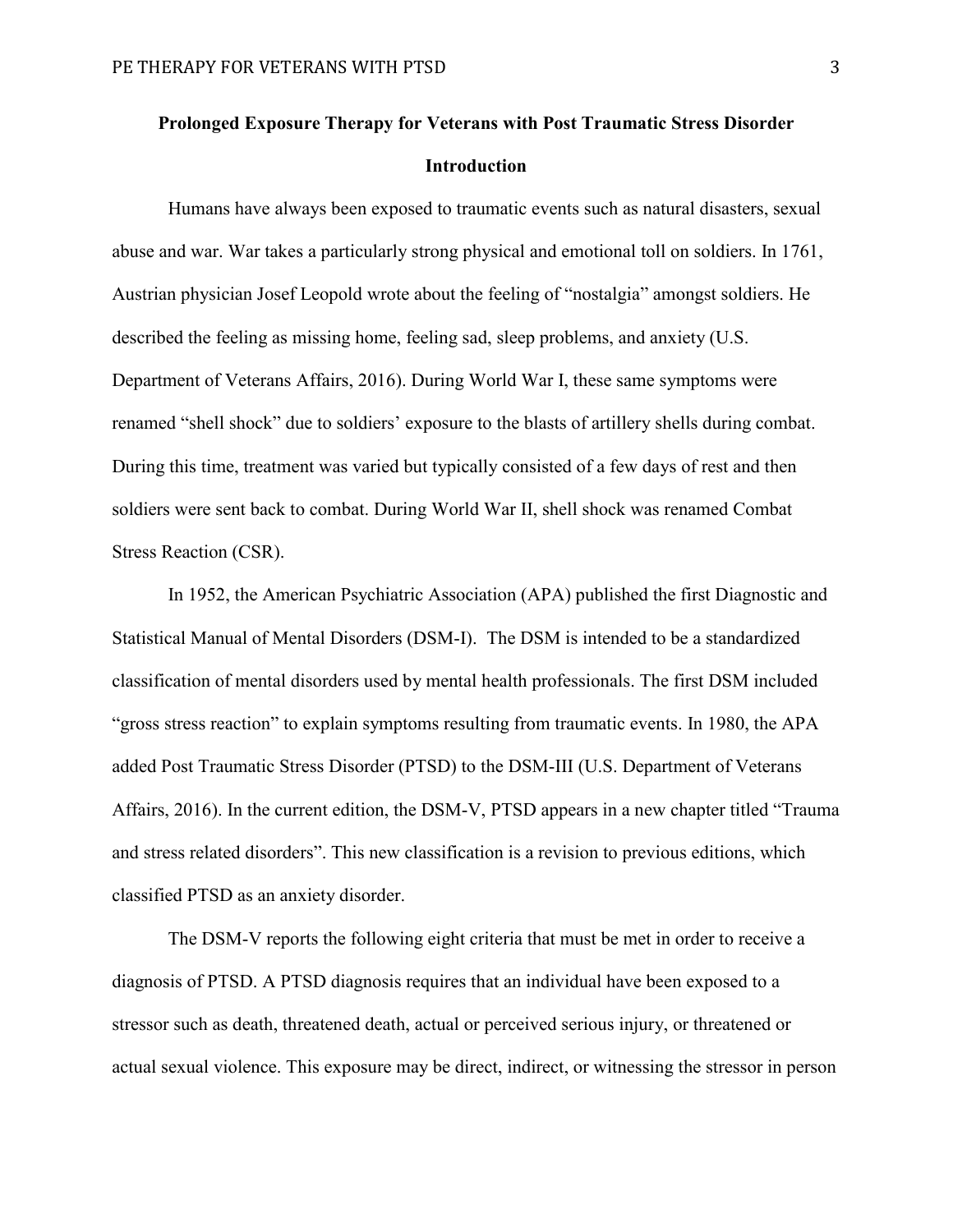(Criterion A). There are four clusters of symptoms that accompany a PTSD diagnosis: intrusion symptoms, avoidance symptoms, negative alterations in cognitions and mood, and alterations in arousal and reactivity (Criteria B, C, D, and E). Diagnosis requires that the symptoms be present for more than one month (Criterion F) and there must be significant symptom-related distress or functional impairment (Criterion G). Additionally, disturbance must not be due to medication, substance abuse, or other illness (Criterion H).

The primary treatment for PTSD is psychotherapy and may be used in addition to drug therapy. Types of psychotherapy include cognitive behavioral therapy, eye movement desensitization and reprocessing therapy (EMDR) and stress inoculation training. Drugs used may be antidepressants or antianxiety medication to keep symptoms under control. One of the most effective forms of treatment is cognitive behavioral therapy, particularly exposure therapy. Research supporting exposure therapy makes it an excellent candidate for PTSD treatment (Rauch et al., 2009).

One of the most commonly used cognitive behavioral exposure therapies is Prolonged Exposure (PE) Therapy (Foa et al., 2013). PE significantly has been shown to reduce PTSD symptoms such as general anxiety, depression, guilt and anger (Rauch et al., 2009). Patients learn to extinguish fear responses to memories of trauma through exposure and learn new responses to previously fearful stimuli. This is done at a comfortable pace for patients, often 8- 15, 90-minute sessions with a therapist (U.S. Department of Veterans Affairs, 2016).

The two primary components of PE are imaginal exposure and *in vivo* exposure. During imaginal exposure patients are asked to talk about memories or feelings they have relating to the trauma repeatedly. By emotionally engaging with the traumatic memory patients are able to reevaluate their beliefs towards the trauma and build a new perspective. The presumption is that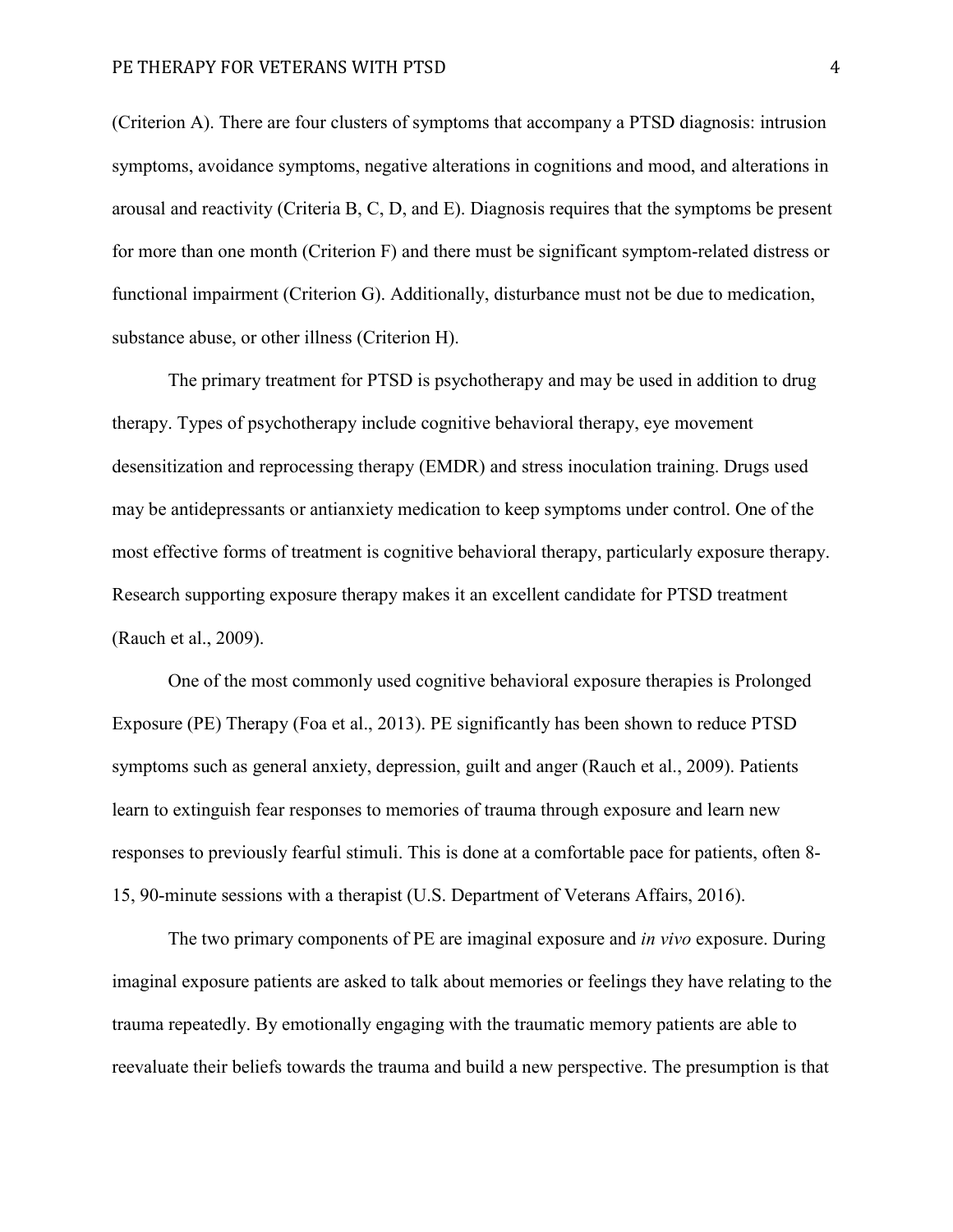#### PE THERAPY FOR VETERANS WITH PTSD 5

this will extinguish their fear response. The *in vivo* component involves gradually and systematically exposing patients to real life situations that may cause them distress but are safe. For example, a solider that experienced a roadside bomb while in combat may have difficulty riding in a car without having a stress reaction. The therapist may have the patient start out by being the passenger in a car driving on a back road and build to the patient driving him or herself down the freeway during rush hour traffic. This exposure to previously stressful stimulus lessens the control that the trauma has on one's life by extinguishing the fear response. A second component of PE is psychoeducation, which is intended to teach patients about PE and PTSD. Stress management skills such as breathing techniques are taught to patients to help them manage distress.

This literature review will examine the use of prolonged exposure therapy with veterans who served either in Operation Enduring Freedom or Operation Iraqi Freedom (also known as Operation New Dawn) in addition to Veterans that have served in other theatres such as the Vietnam War. While the majority of the studies reviewed primarily include veterans, one study investigates the use of PE therapy with active duty military personnel.

# **Historical Context**

The Vietnam War occurred from 1954 to 1973 in South Vietnam, North Vietnam, Cambodia and Laos (historynet.com). At the time, Vietnam was split into two, with a communist government in the north and a democratic government in the south. North Vietnam launched a guerilla campaign against the South with hopes of uniting the country under communist rule. In order to stop the spread of communism, the United States Government sent 540,00 troops to help train the Army of the Republic of Vietnam (historynet.com). The U.S. and other members of the Southeast Asia Treaty Organization joined forces with the Republic of South Vietnam to fight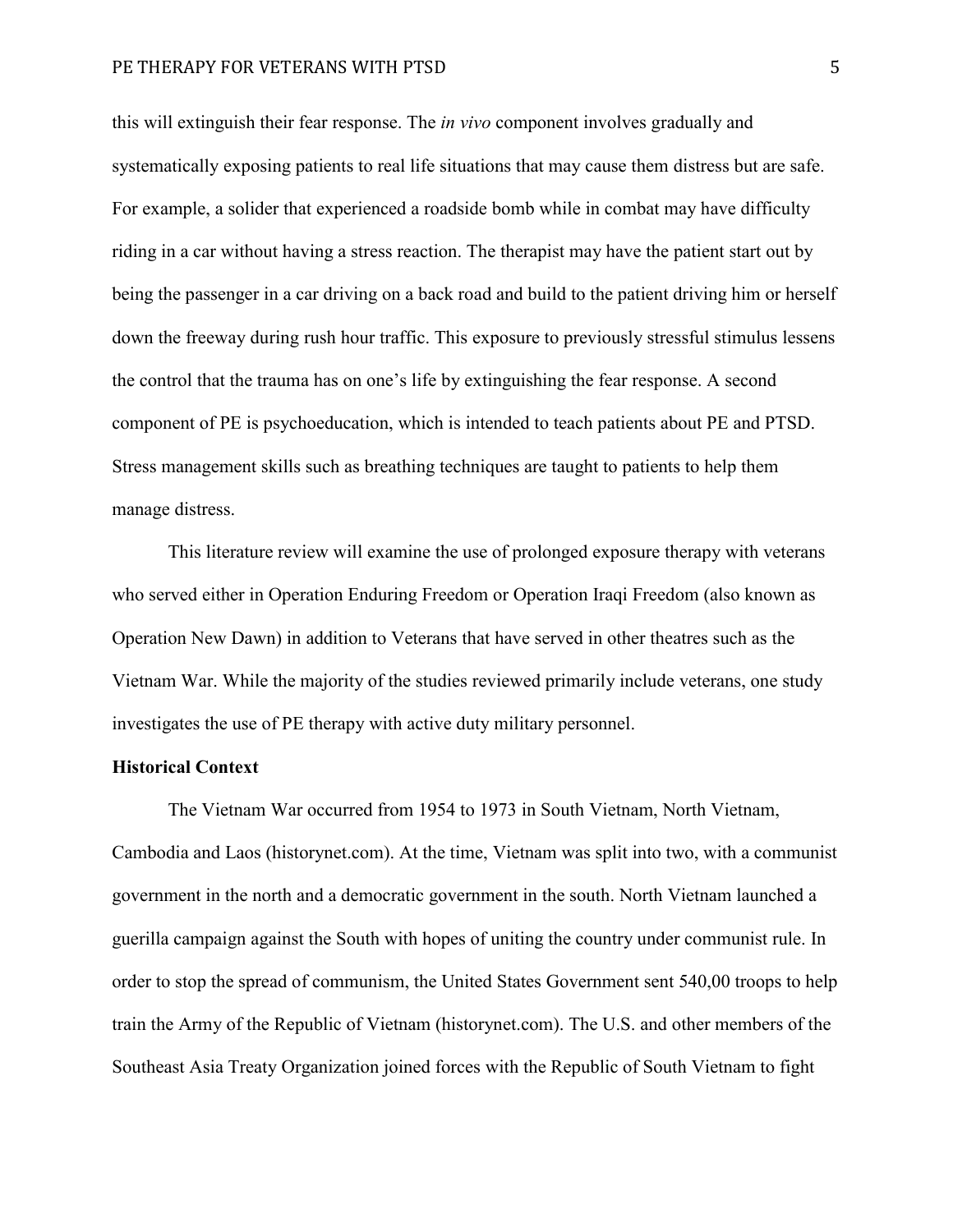against the communist forces. The U.S. had the largest foreign military presence and had a total of 58,200 casualties and another 300,000 wounded (historynet.com). The Republic of South Vietnam was ultimately taken over by communist forces in North Vietnam.

Shortly after the terrorist attacks on the World Trade Towers in New York and the Pentagon in Virginia that occurred on September 11, 2001, President George W. Bush demanded that leaders in Afghanistan surrender Osama bin Laden and any other al Qaeda leaders taking refuge within their country (Torreon, 2015). The denial of this request resulted in the U.S. invading Afghanistan, which is known as Operation Enduring Freedom (OEF). Operations began on October 7, 2001 in Afghanistan with the goal of stopping the Taliban from providing a safe haven to Osama bin Laden and al Qaeda. While OEF was underway President George W. Bush expanded forces into Iraq. Operation Iraqi Freedom (OIF) began March 19, 2003 with several goals including ending the reign of Saddam Hussein and eliminating Iraq's weapons of mass destruction (Spring, 2003).

On September 1, 2010, President Obama renamed OIF Operation New Dawn (OND), to better depict the goals of the troops: to provide assistance to Iraqi military forces to protect their own country in the future. On December 15, 2011, the last U.S. troops left Iraq signifying the end of the war in Iraq. On December 28, 2014, President Obama declared the end of OEF, although more than 13,000 troops had been expected to stay in Afghanistan through 2015 (Torreon, 2015).

Since the beginning of the war in Afghanistan in 2001, more than 1.8 million U.S. troops have served in OEF/OIF with 37% having been deployed at least twice with multiple deployments being an important risk factor (Litz and Shlenger, 2009). Exposure to long periods of threat and hazardous combat is associated with OEF/OIF deployment and may result in an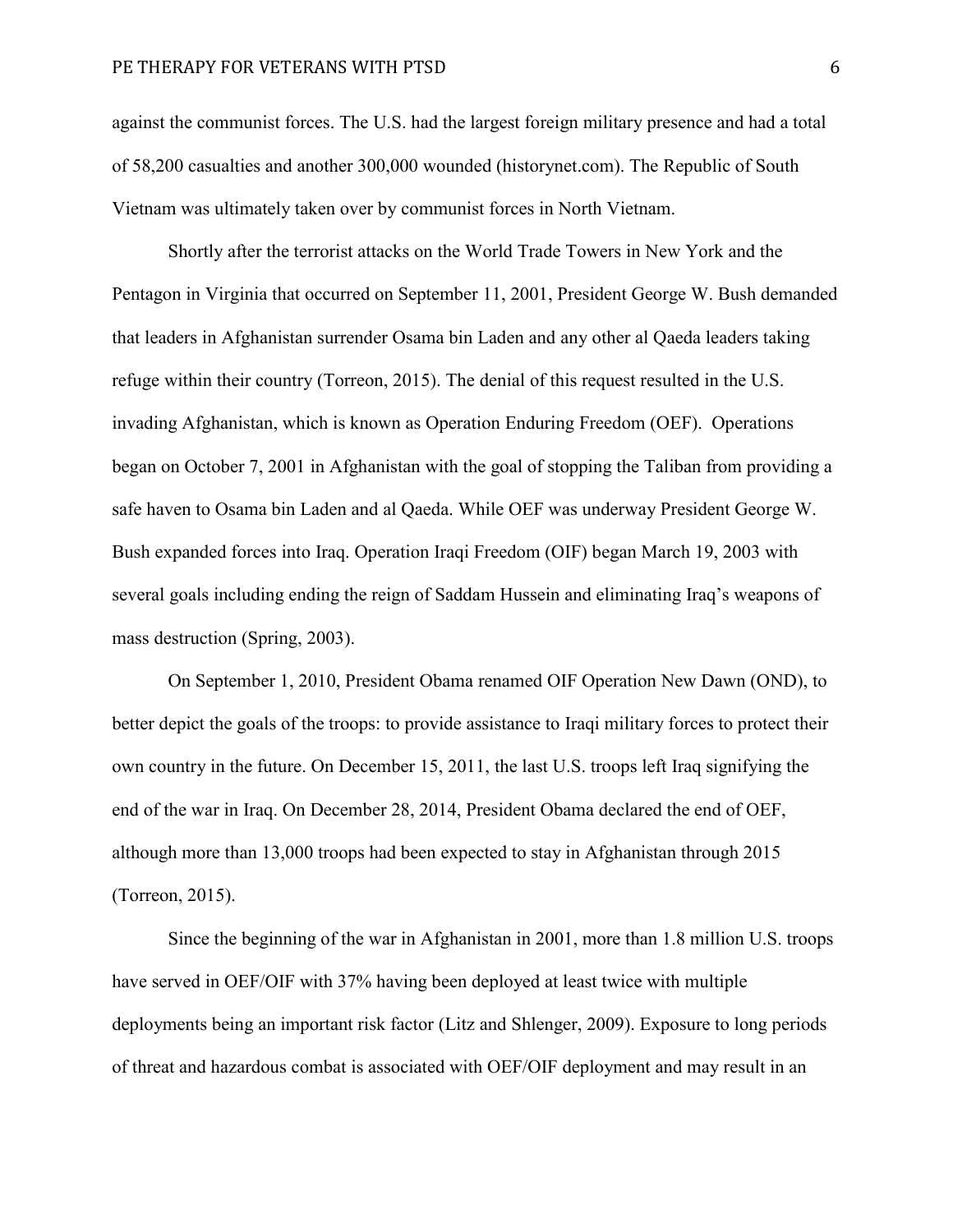increased risk for OEF/OIF veterans to be at risk for mental health problems, such as PTSD (Hoge et al., 2004). The Office of Veterans Affairs (VA) reports that 10-18% of OEF/OIF veterans with combat exposure have probable PTSD following deployment (ptsd.va.gov, 2015).

The VA produces a report four times a year about the prevalence of PTSD amongst OEF/OIF/OND veterans and the use of the VA medical facilities. Based on the VA's electronic patients records as of March 31, 2015, 405,915 OEF/OIF/OND veterans were seen for PTSD following their return to the U.S. Approximately 20% of veterans report problems such as PTSD, depression, and/or alcohol abuse (Sripada et al., 2013). With the large number of soldiers experiencing PTSD, there is an urgent need to determine which therapies are most effective in treating PTSD and to train therapists accordingly. The Institute of Medicine (IOM) recognized exposure therapies as the treatment approach with the most efficacy data for the treatment of PTSD (IOM, 2007).

#### **Literature Review**

A large number of studies evaluated the use of prolonged exposure therapy with veterans. After searching relevant databases such as PILOTS and EBSCO, 14 articles were identified that fit search criteria as shown in Appendix A. The search occurred between January 2015 and February 2016. Articles included were dated from 2001 until 2016. Participants of the studies included but were not limited to Vietnam, Operation Iraqi Freedom, Operation Enduring Freedom, and Operation New Dawn veterans. Studies chosen included but were not limited to the use of prolonged exposure therapy.

It is estimated that up to 13% of U.S. military personnel returning from Iraq and Afghanistan are affected with PTSD and have a reduced quality of life in result (Eftekhari et al., 2013). Mental Health Services in the Veterans Affairs Health Administration established a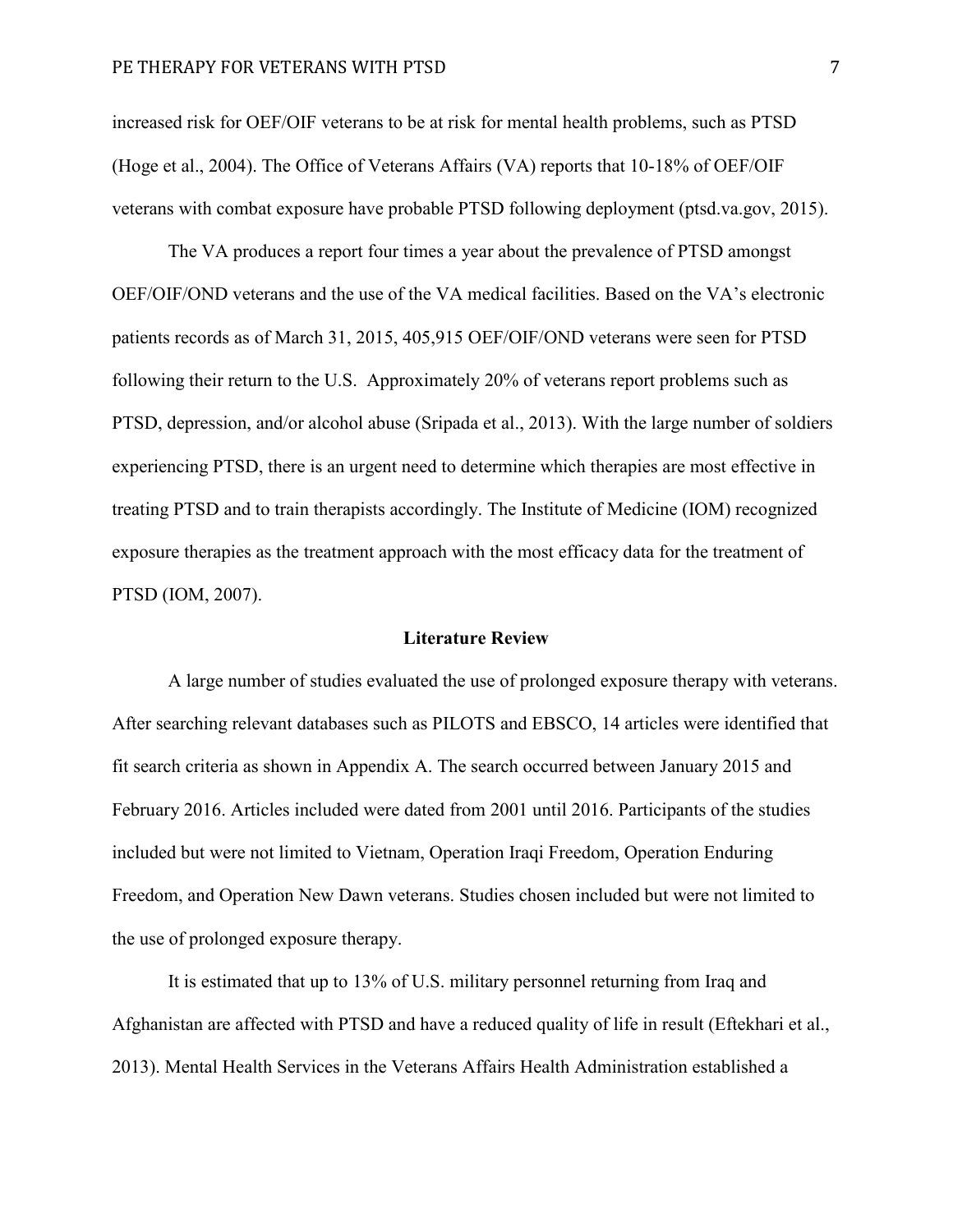national policy requiring that all VA medical centers provide access to certain evidence based therapies, including PE (Eftekhari et al., 2013). This has led to a nationwide rollout of training in PE for clinicians in the VA system. As of March 1, 2012, more than 1500 mental health staff have been trained in the largest PE training program in the nation (Eftekhari et al., 2013). The training program includes a 4-day experiential PE training workshop and then clinicians use PE with a minimum of two patients while receiving consultation from instructors (Eftekhari et al., 2013).

#### **Manualized PE**

In the largest evaluation to date of the effectiveness of prolonged exposure therapy (PE) within veterans, Eftekhari et al. (2013) investigated the effectiveness of this national implementation of PE therapy for veterans with posttraumatic stress disorder (PTSD). In this study, 1931 veterans were treated by 804 clinicians who had previously participated in the VA PE training program. Participants were either Vietnam veterans or OEF/OIF/OND veterans. Measures were administered both at the beginning and the end of treatment and included the PTSD Checklist (PCL-M) (Weathers, Huska, and Keane, 1991) and the Beck Depression Inventory II (BDI-II) (Beck, Steer, and Brown, 1996).

Eftekhari et al. (2013), found clinically and statistically mean reductions in PTSD symptoms. The percentage of patients screening positive for PTSD from pre-treatment to posttreatment decreased from 87.6% to 46.2% (Eftekhari et al., 2013). Reductions in PCL scores were significant with an overall effect size of d=1.21 (Eftekhari et al., 2013). Additionally, it was found that 45.6% of veterans displayed a reduction of BDI-II scores of at least 30% (Eftekhari et al., 2013). A major limitation of this study, however, is the lack of a control group. With no control group there is no group with which to compare the effects of PE treatment.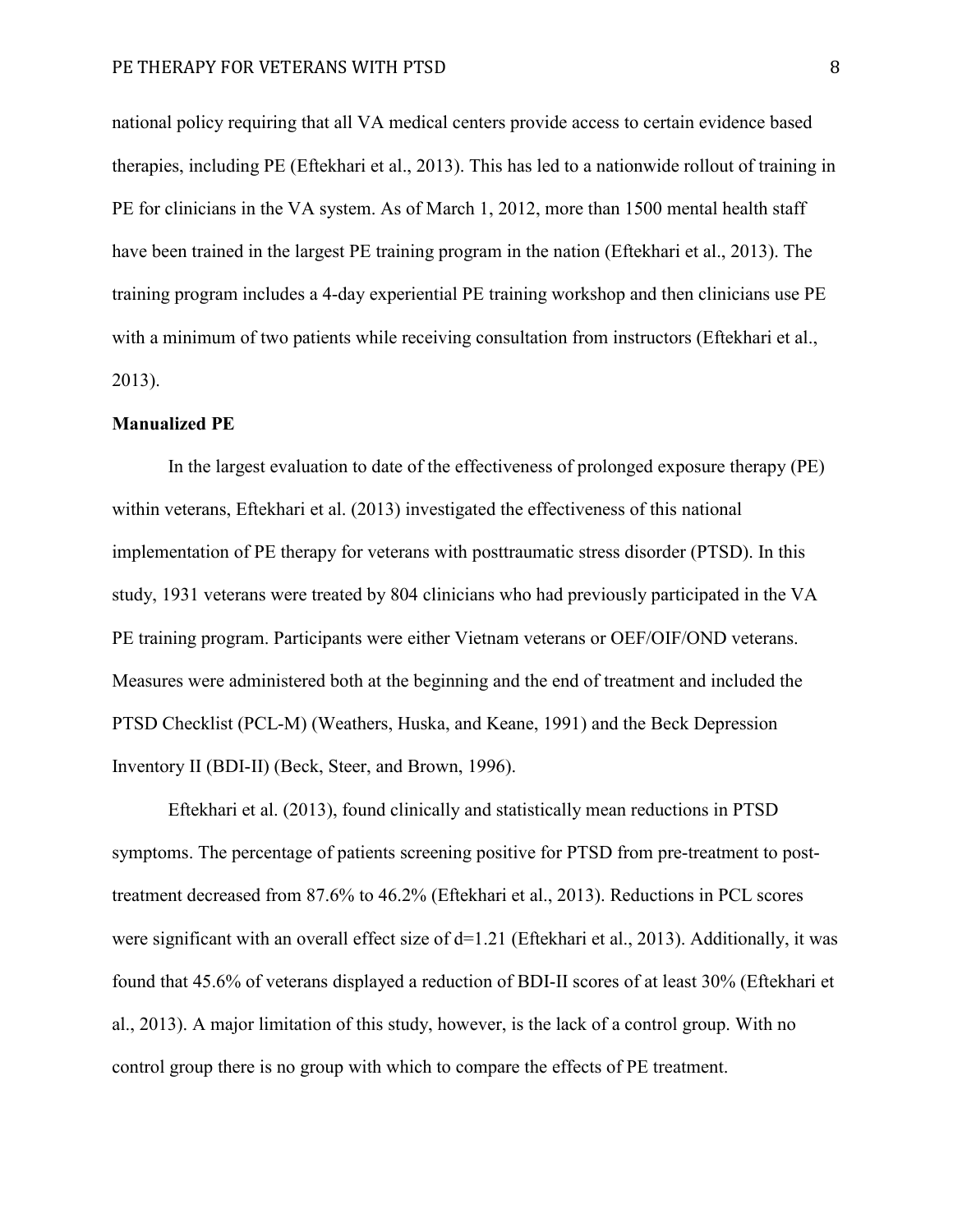In a similar study, Rauch et al. (2009) researched prolonged exposure therapy for PTSD in a Veterans Health Administration (VHA) PTSD clinic. Ten veterans (5 OEF/OIF and 5 Vietnam) diagnosed with chronic PTSD were treated with PE in a VHA clinic. All ten patients met the Posttraumatic Diagnostic Scale (PDS; Foa, Cashman, Jaycox, and Perry 1997) criteria for a diagnosis of PTSD prior to therapy.

A modified version of the standard PE manual written by Edna Foa was used for this study. Sessions were reduced from 90 to 80 minutes in length and wording was changed to fit the current sample (Rauch et al., 2009). Measures used were the PDS and the BDI-II.

Results show a significant reduction in PTSD symptoms. PDS score reduction was clinically and statistically significant with an effect size of d=2.19 (Rauch et al., 2009). Furthermore, 50% of participants no longer met PDS criteria for a diagnosis of PTSD (Rauch et al., 2009). BDI-II score reduction was also significant with an effect size of d=1.31 (Rauch et al., 2009). Regarding OEF/OIF veterans 60% had PDS scores below 15 post-treatment (Rauch et al., 2009). Both OEF/OIF and Vietnam veterans showed significant reductions in symptoms from pre- to post-treatment suggesting that both groups respond well to PE. Limitations to this study include a small sample size and the use of self-report data instead of clinically administered interviews. The small sample size of this study may have produced false-positive results or over estimated the effect size.

In a similar study, Tuerk et al. (2011) researched prolonged exposure therapy for combatrelated posttraumatic stress disorder with veterans having served in Afghanistan and Iraq. Sixtyfive OEF/OIF veterans received PE therapy at an urban VA medical facility. All veterans were diagnosed with combat-related PTSD and measures of PTSD and depression were collected preand post-treatment, as well as every two weeks during treatment (Tuerk et al., 2011).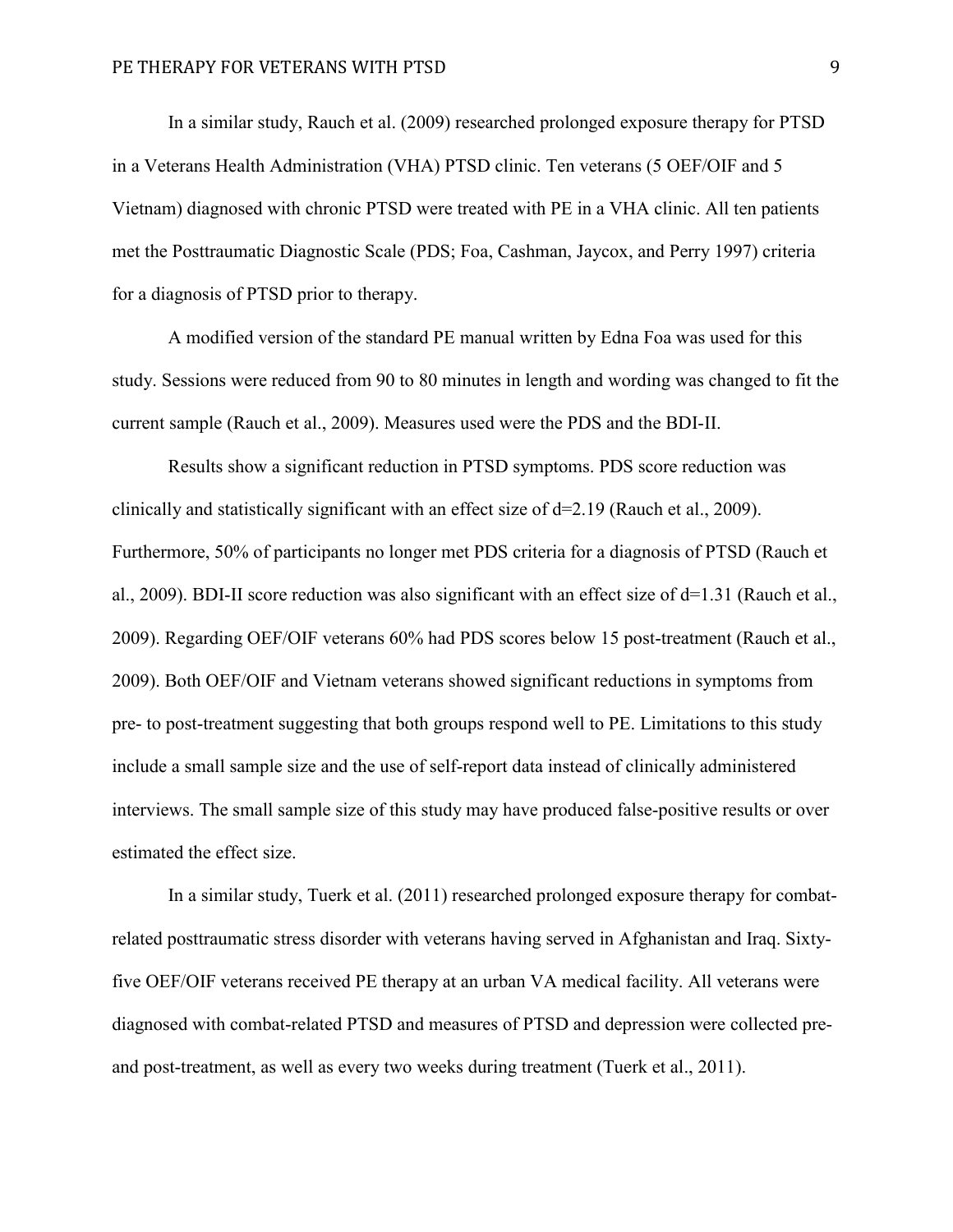To measure effects of treatment, two dependent variables were used. The PTSD Checklist-Military Version (PCL-M) and the BDI-II. Forty-three of the 65 veterans (66%) met criteria to be considered treatment completers. Results show a significant reduction in both PTSD symptoms and depression. Reduction in PCL-M scores was significant with an effect size of d=2.07 (Tuerk et al., 2011). Reduction in BDI-II scores was also significant with an effect size of d=1.25 (Tuerk et al., 2011). Also, results show that 74% of the treatment completer sample no longer met criteria for PTSD post treatment.

There are several limitations to this study including lack of assessment of patient and therapist compliance with manualized PE protocol. In addition, veterans were not administered the CAPS post treatment to further asses their PTSD diagnosis. Finally, this study did not have a control group with which to compare results.

Trauma-potentiated starter is another symptom related to PTSD. E.J. Robinson-Andrew et al. (2013) investigated changes in trauma-potentiated startle with treatment of posttraumatic stress disorder in combat veterans. Startle response is defined as the contraction of skeletal, facial, and neck muscles (E.J. Robison-Andrew et al., 2013). This independent variable was included because patient-reported startle response is considered to be a "hallmark" symptom of PTSD (E.J. Robison-Andrew et al., 2013).

In this study, 36 OEF/OIF veterans diagnosed with PTSD were recruited for participation from an outpatient PTSD clinic in the VA healthcare system. Prior to treatment patients were evaluated using the Mini International Neuropsychiatric Interview (MINI; Sheehan et al., 1998) and the Clinician Administered PTSD Scale (CAPS; Blake, Weathers, Nagy, and Kaloupek 1995). Patients were then randomly assigned to 12, 80-minute sessions of either prolonged exposure therapy or present centered therapy (PCT). PCT is a non-exposure based therapy that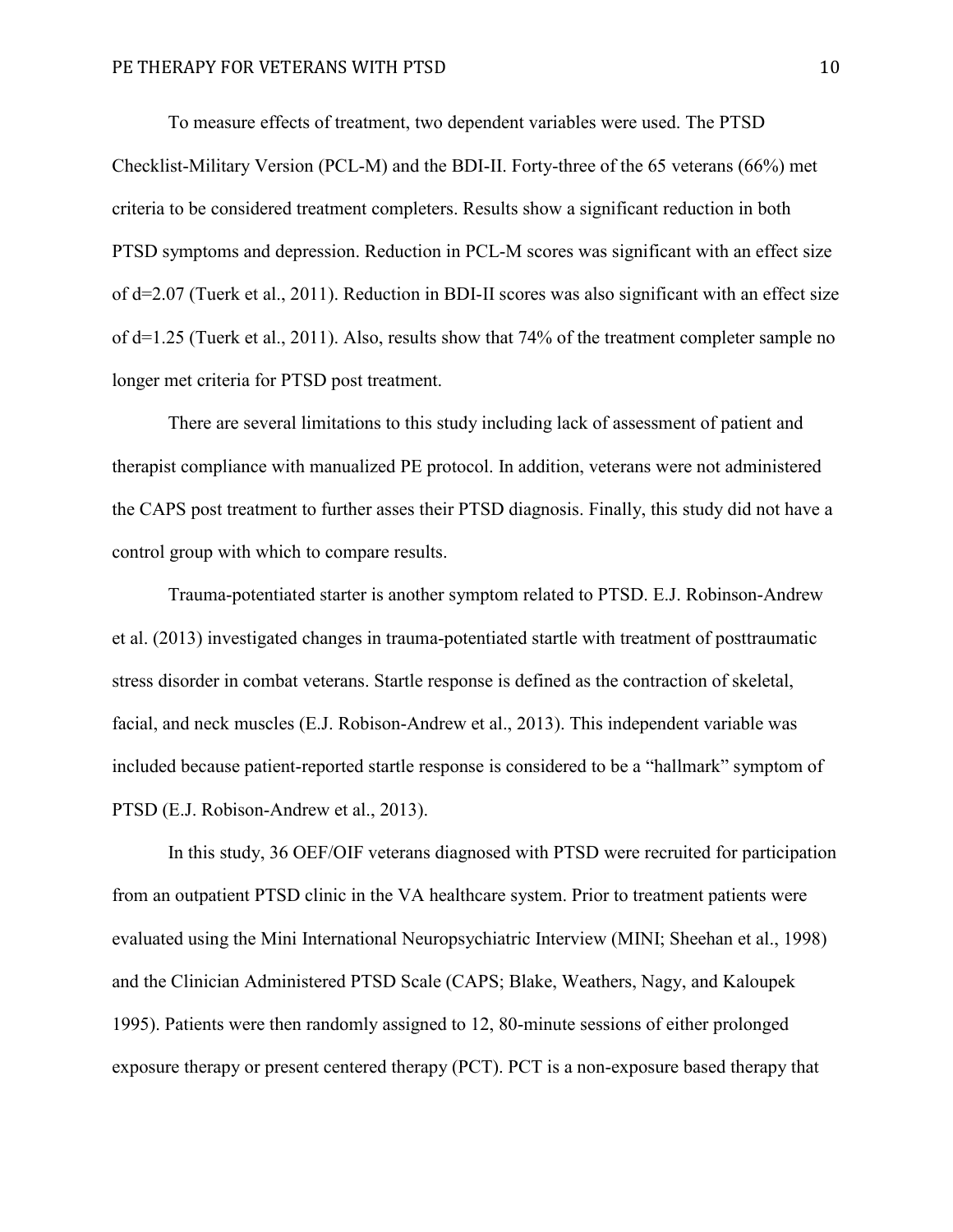consists of (a) altering present maladaptive relation patterns/behaviors, (b) providing psychoeducation regarding the impact of trauma on the client's life, and (c) teaching the use of problem solving strategies that focus on current issues (Mcdonagh et al., 2005; Classen et al., 2011; Schnurr et al., 2003).

Participants were required to complete major assessments (approximately 3 hours) pre-, mid-, and post-treatment. This assessment consisted of an interview, symptom-based questionnaires, psychological assessment, salivary cortisol collection, and EMG was used to measure startle response (E.J. Robison-Andrew et al., 2013).

Of the 36 eligible participants, 17 met the criteria to be considered a treatment completer (47%). Results suggested that patients experienced an increase in startle response at the midtreatment assessment followed by a decrease at the post-treatment assessment (E.J. Robison-Andrew et al., 2013). Limitations to this study include a small sample size that may have contributed to a lack of significant effects and the lack of a control group to compare results to.

In a similar study, Jeffreys et al. (2014) investigated the use of cognitive processing therapy (CPT) and prolonged exposure (PE) therapy in a Veterans Health Administration (VHA) specialty clinic. CPT is a 12-session treatment which focuses on altering cognitions related to five main traumatic themes including safety, trust, power and control, esteem, and intimacy (as cited in Resick et al., 2008). In the current study, CPT was given in 60-minute sessions individually and 90-minute sessions when delivered in a group environment. PE was delivered in 10-15 90-minute sessions.

In this study, charts of patients who were diagnosed with military related PTSD were reviewed in a specialty VHA PTSD clinic beginning in January 2006 and ending in January of 2011. A total of 263 charts were chosen for review after having been identified as completing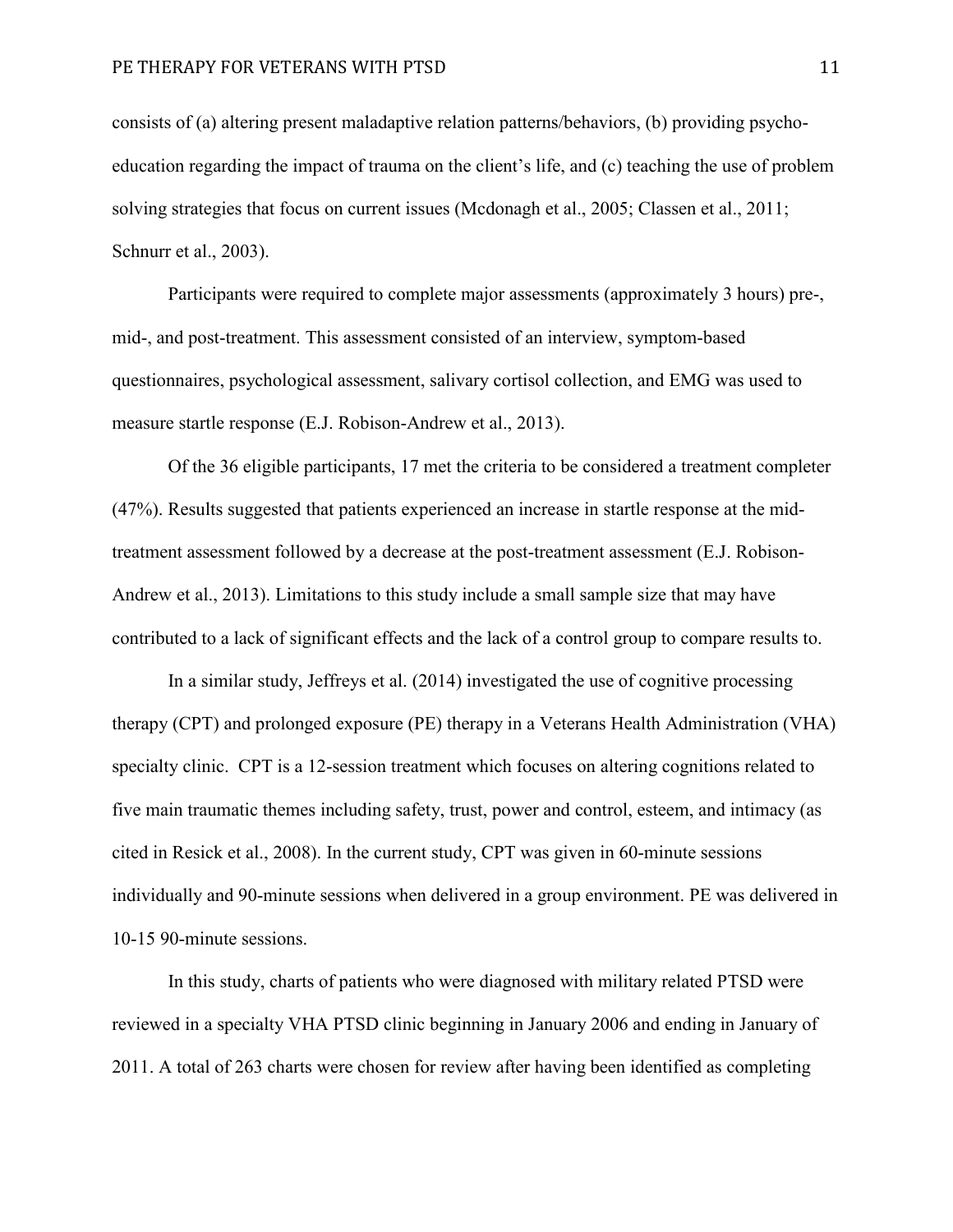#### PE THERAPY FOR VETERANS WITH PTSD 12

treatment and having PTSD Checklist (PCL) values available 1-month pre-assessment and 1 month post assessment. Of the 263 charts reviewed, 178 patients received CPT and 85 received PE. Participants were either Vietnam veterans or OEF/OIF/OND veterans. In the current study most Vietnam veterans received CPT and most OEF/OIF/OND veterans received PE.

Measures used within this were the PCL, the Clinician Administered PTSD Scale (CAPS) and the Mini Neuropsychiatric Interview (MINI). The mean PCL score for patients who received CPT at pre-treatment was 64.49 and at post-treatment was 53.12. The mean PCL score for patients who received PE at pre-treatment was 56.67and at post-treatment was 32.76. Although both CPT and PE showed significant reduction in PCL scored, PE reduced scores significantly more than CPT (Jeffreys et al., 2013). Another result of the study showed than being an OEF/OIF/OND veteran and receiving PE therapy resulted in a greater decrease in posttreatment PCL scores (Jeffreys et al., 2013).

Yoder et al. (2012) investigated the use of prolonged exposure therapy for combat-related PTSD among veterans of different wars. A total of 112 veterans participated in the study, including veterans from the Vietnam War (n=34), the first Persian Gulf War (n=17), and the wars in Afghanistan and Iraq (n=61). Participants were patients receiving outpatient treatment at a Veterans Affairs Medical Center (VMAC) between September 2008 to August of 2010 (Yoder et al., 2012).

Measures used in this study were several self-report measures including demographics, the PCL-M, a life events checklist, the CAPS and a semi-structured clinical interview. In this study, non-completers were defined as veterans who completed fewer than 6 sessions. Of the 18 non-completers, 26% were OEF/OIF/OND veterans.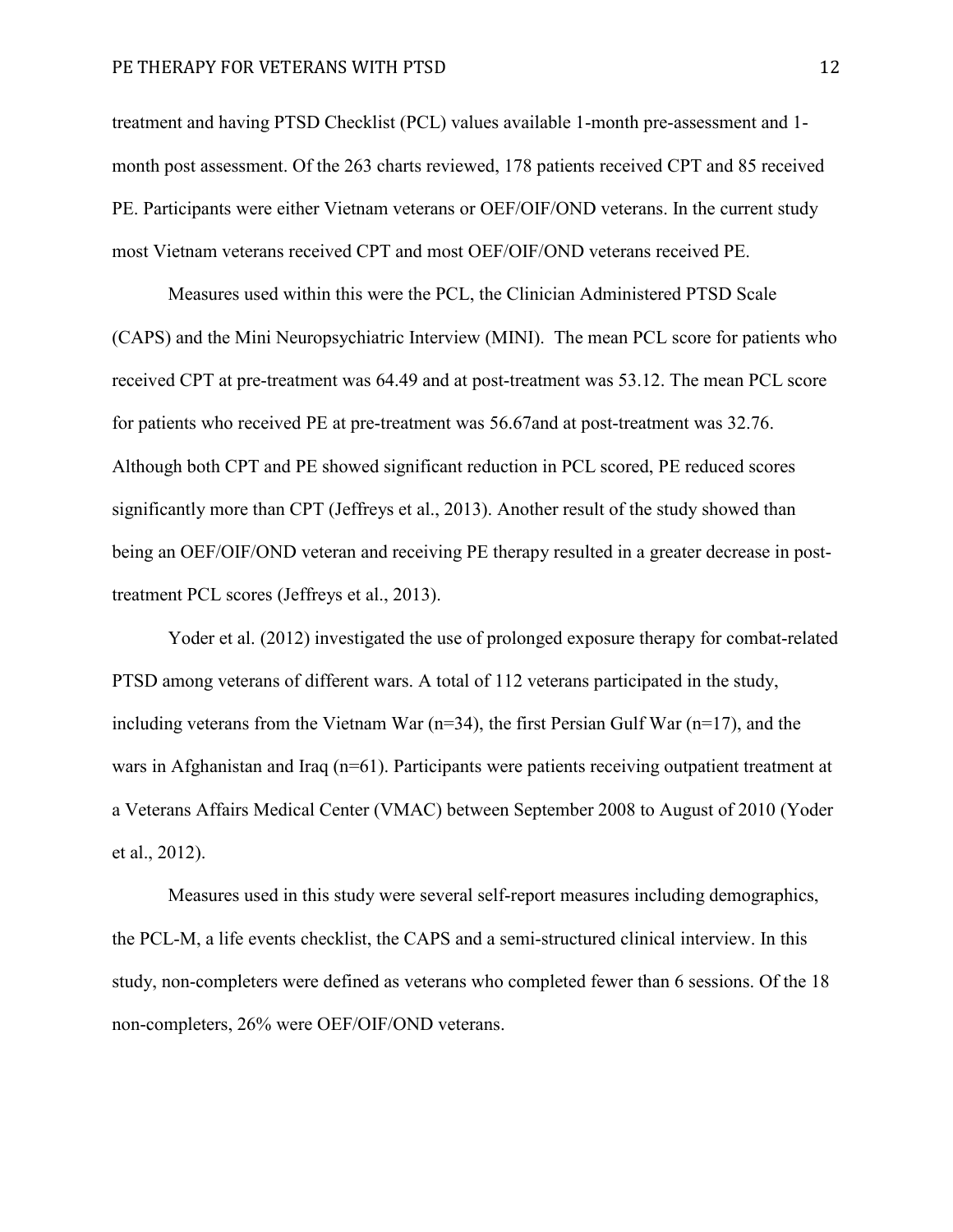Results of this study indicate similar rates of improvement for Vietnam veterans and OEF/OIF/OND veterans, while Gulf War veterans had a lower treatment effect size and their symptoms declined at a significantly lower rate (Yoder et al., 2012). This may be due to the different combat experiences of Gulf War Veterans (Yoder et al., 2012). Reduction in PCL-M scores for OEF/OIF veterans was significant with an effect size of  $d= 3.05$  (Yoder et al., 2012). Reduction in BDI-II scores for OEF/OIF veterans was significant with an effect size of d= 1.27 (Yoder et al., 2012).

The overall effect size for all three groups was  $d=2.73$  making this one of the largest effectiveness studies to date (Yoder et al., 2012). Although there was a high rate of improvement for OEF/OIF/OND veterans, this group of veterans had the lowest completion rate at 74% (88% Gulf War and 97% Vietnam) (Yoder et al., 2012). Limitations to this study include confounding factors that may have influenced the results including number of sessions completed, patient comorbidity, and therapist and patient compliance with manualized PE protocol.

Many clinicians are interested in the efficacy of prolonged exposure therapy delivered in a group setting. Smith et al. (2015) investigated the use of prolonged exposure therapy for veterans with PTSD in a group setting. With a growing number of veterans in need of treatment for PTSD there is increased interest in group therapy as a way to deliver treatment efficiently (Smith et al., 2015). A hybrid treatment of group and individual therapy was used in the current study. Therapy was 12 weeks in length and consisted of 12 one-hour group sessions and approximately five one-hour individual sessions.

Participants in this study were patients who were enrolled in treatment at a PTSD clinic in a Midwestern Veterans Affairs hospital and patients had previously indicated interest in group therapy. A total of 67 veterans participated in the study and were split into 12 groups for the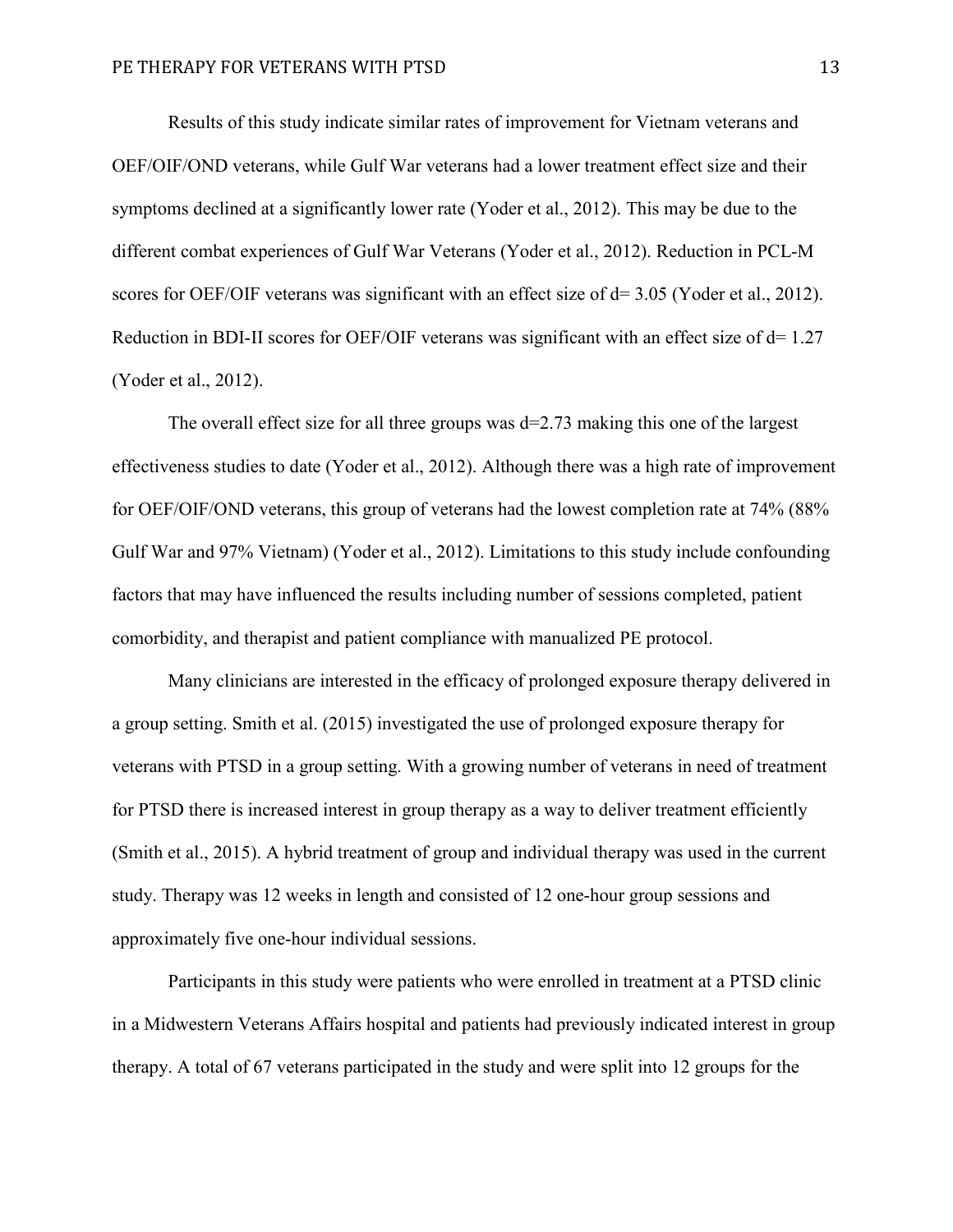group portion of therapy, 67.2% of participants were Vietnam veterans and 23.9% were OEF/OIF/OND veterans. On average the groups consisted of 5 or 6 members (Smith et al., 2015).

Measures used in the current study were the CAPS, the MINI, the BDI-II and a semi structured diagnostic interview. Of the 67 veterans, 49 fit the criteria to be a completer (73.13%). Smith et al (2015) found a significant reduction in both CAPS scores and BDI-II scores. In addition, reduction in CAPS scores was significant with an effect size of  $d=1.37$  Reduction in BDI-II scores was significant also with an effect size of  $d=0.79$ . Limitations of this study include the lack of a control group to compare results and the potential for selection bias due to participants choosing to participate in group therapy (Smith et al., 2015).

## **TBI and PE therapy**

Some clinicians fear that although PE is an effective treatment for PTSD, it may not be a suitable treatment choice for patients that have a history of a traumatic brain injury (TBI). OEF/OIF veterans are sustaining TBI's at an unprecedented rate due to style of warfare (Wolf, Strom, Kehle, and Eftekhari, 2012). They are participating in combat that involves more blast injuries from improvised explosive devices. Also OEF/OIF veterans have an increased survival rate from TBI's than previous veteran populations due to advances in medical interventions. An mTBI is the result of an injury to the head that results in symptoms such as a self-reported period of confusion, disorientation, dysfunction of memory, seizures, or impaired consciousness.

Sripada et al. (2013) published a study that investigated the use of prolonged exposure therapy for veterans with PTSD with and without a history of an mTBI. This study was broken up into two similar studies. In study 1, charts of 51 veterans receiving PE therapy for PTSD in a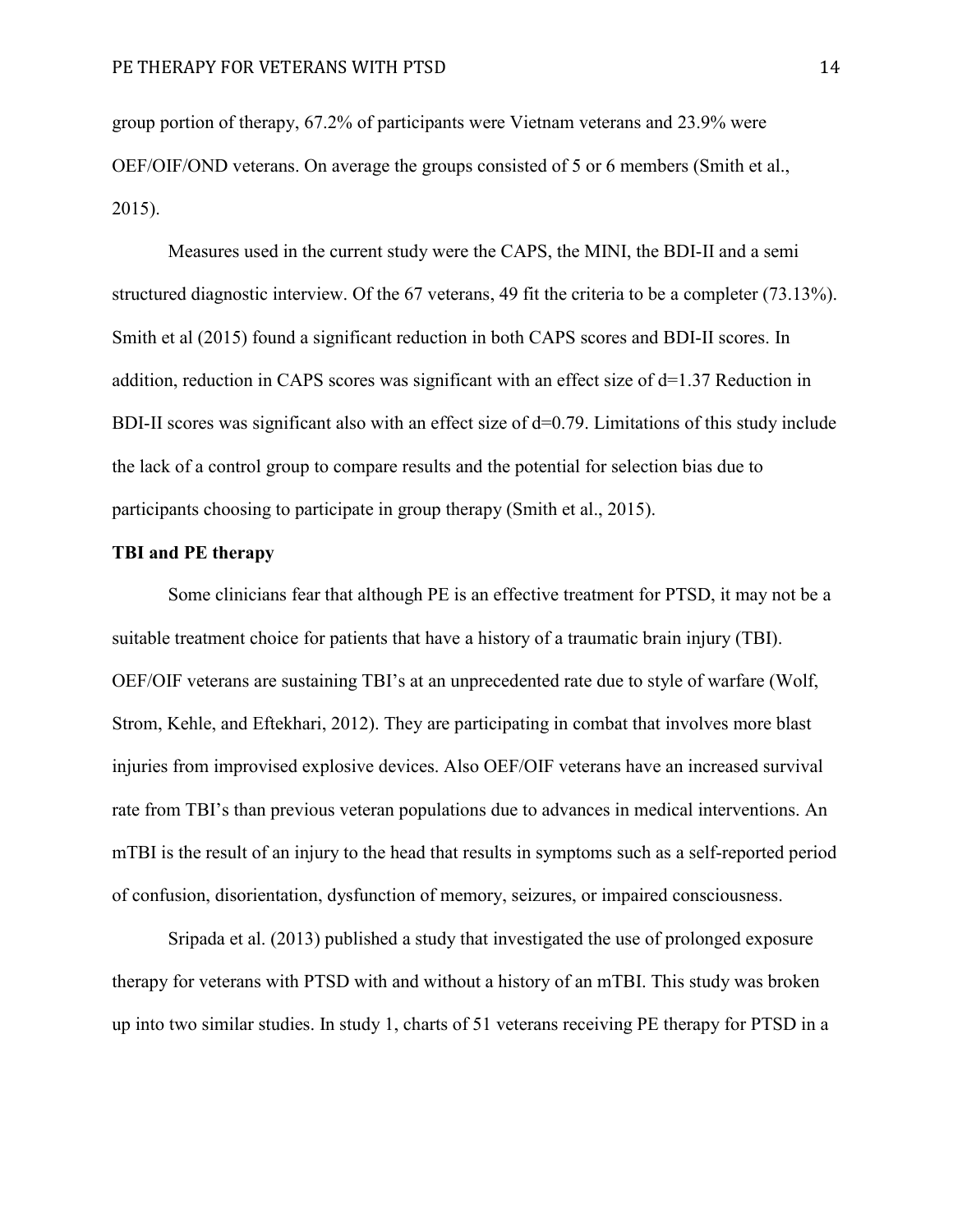VHA clinic were reviewed. In study 2, secondary data from a randomized controlled trial of 22 VA veterans receiving either PE or present centered therapy (PCT) for PTSD was reviewed.

Study 1 consisted of 51 veterans diagnosed with PTSD, 11 of which were classified as positive for an mTBI (22%). TBI was defined as the presence of a TBI in the patient's computerized patient record system (CPRS). Before therapy began, patients were given psychiatric assessments such as the Mini-International Neuropsychiatric Interview (MINI) and the Clinician Administered PTSD Scale (CAPS). PE therapy was typically given in 8-15 90 minute sessions although in the current study the length of treatment varied by patient. To measure effects of treatment the PTSD Checklist-Specific Version (PCL-S) was used.

Forty veterans (78%) met the criteria as treatment completers. The results of this study showed significant reductions in PTSD symptoms with both samples. PCL-S score reduction was significant with an effect size of  $d=1.13$  (Sripada et al., 2013). With regards to the subsample of patients with an mTBI, reduction in PCL-S scores were also significant with an effect size of d=2.22 (Sripada et al., 2013).

Study 2 consisted of 22 veterans diagnosed with PTSD, eight of whom were classified as positive for an mTBI (36%). The same definition for mTBI was used as study 1 (Sripada et al., 2013). All patients were randomly assigned to receive either PE or PCT therapy. To measure effects of treatment the Clinician Administered PTSD Scale (CAPS) was used.

Results of the study showed a significant reduction in PTSD symptoms with both samples. Reduction in CAPS scores were significant with an effect size of d= 1.85 (Sripada et al., 2013). With regards to the subsample of patients with an mTBI, reduction in CAPS scores were also significant with an effect size of d=1.51 (Sripada et al., 2013). This study also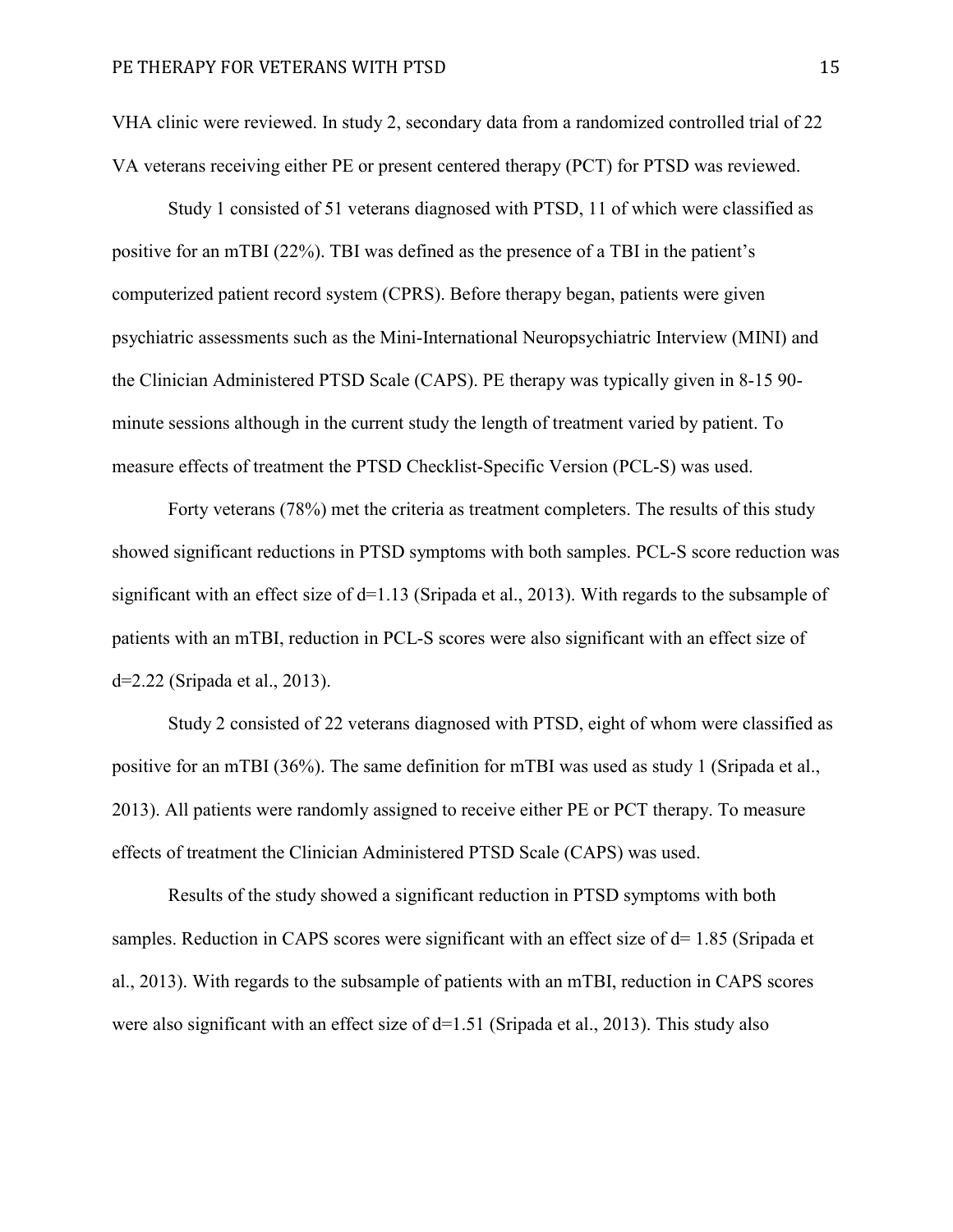demonstrated that PE was a more effective treatment for PTSD plus mTBI than PCT (Sripada et al, 2013). A limitation to both of these studies is the small sample size.

In a similar study Wolf et al. (2012) investigated the use of prolonged exposure therapy with Iraq and Afghanistan veterans with a diagnosis of PTSD and a mild to moderate TBI. Participants were 10 veterans diagnosed with chronic PTSD and history of a documented TBI. Treatment was initiated after the period of expected recovery from TBI had passed. Treatment consisted of 8-18 sessions of manualized PE. It is important to note that very few modifications to the treatment manual were used. Measures used were the CAPS, clinical interviews, neuropsychological evaluation/neuroimaging, posttraumatic stress disorder checklist and the BDI-II.

Results show a significant reduction in both PTSD symptoms and depression. Reduction of PCL-M scores was significant with an effect size of  $d=3.64$  (Wolf et al., 2012). Reduction of BDI-II scores was also significant with an effect size of  $d=1.82$  (Wolf et al., 2012). Participants showed a 100% reduction in PTSD symptoms based on PCL-M scores and a 90% reduction in depression based on BDI-II scores (Wolf et al., 2012). There are several limitations to this study. First is a small sample size that consisted solely of 10 OEF/OIF male combat veterans. Second is that no severe case of TBI were included, only mild to moderate TBI's.

## **PE Therapy Delivered via Telehealth Technology**

There is currently a growing interest in the ability to use advances in technology as a way to improve the accessibility of mental health services. There are many advantages to the use of telehealth technology including a decrease in patient costs, provider costs, and an increase in system coverage for a provider (Gros, Yoder, Tuerk, Lozano, and Acierno, 2011). Telehealth consists of one- on-one video conferencing between a healthcare provider and patient. Two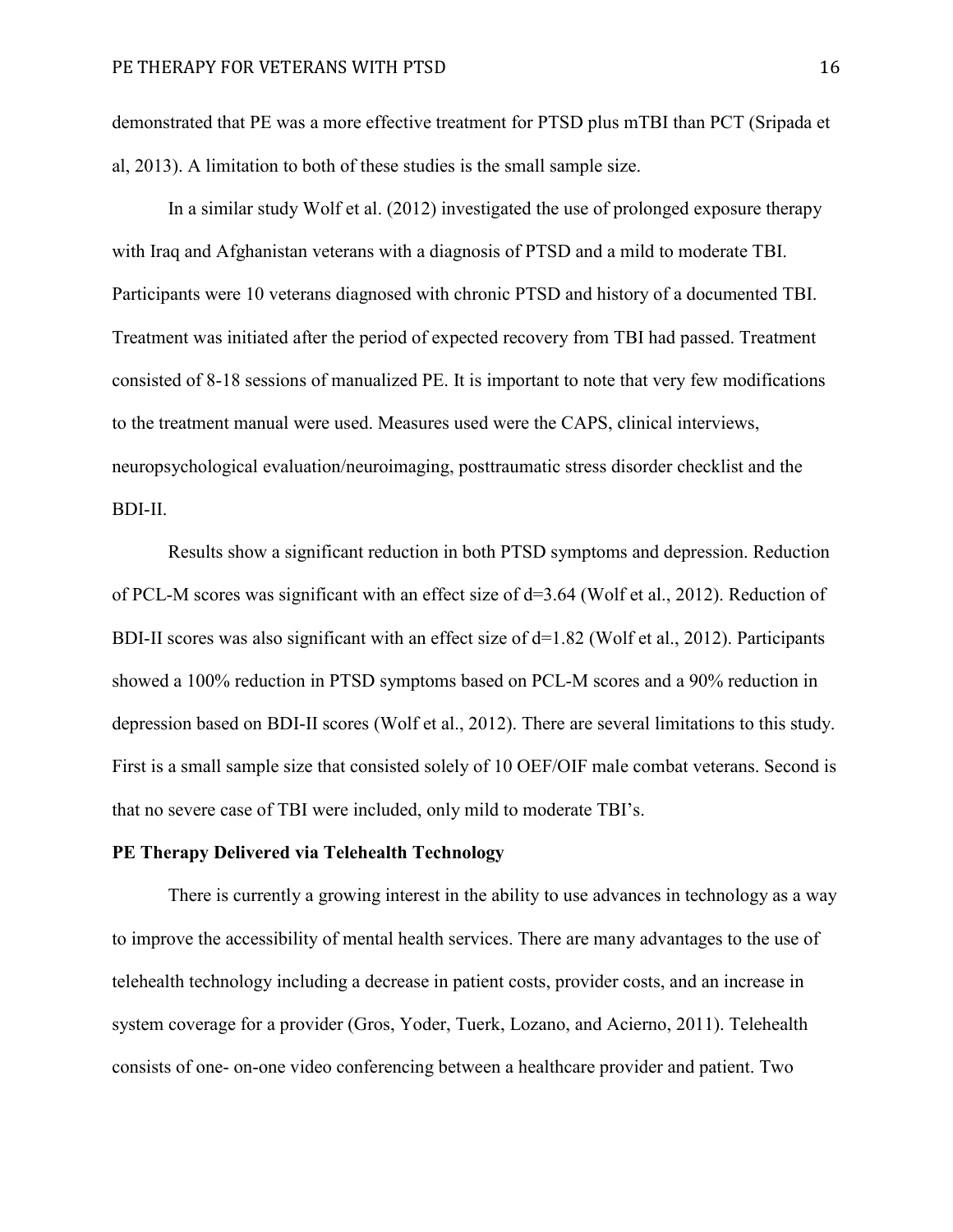studies have been identified that investigate the effectiveness of PE therapy given via telehealth technology.

Tuerk, Yoder, Ruggiero, Gross and Acierno (2010) investigated PE therapy for PTSD delivered via telehealth technology. This study compared effectiveness of PE therapy delivered in person and via telehealth technology. Participants include 47 veterans (72% OEF/OIF) that received a PTSD diagnosis according to the PTSD Diagnosis Structured Clinical Interview for the DSM-IV (SCID-IV). Of the 47 participants, 12 lived outside the VAMC metropolitan area and were given the option of telehealth. All 12 offered telehealth accepted this treatment.

Treatment via telehealth was given at participants local veterans affairs community based outpatient clinic (VA-CBOC) and both groups received manualized PE. Measures used were administered at the beginning of each odd numbered session and again during the last session. Measures used were the PCL-M and the BDI-II.

The rate of completion for treatment given via telehealth was 75% and 83% for treatment given in person. Of participants that did not complete treatment all were OEF/OIF veterans. Results show a significant reduction in PTSD symptoms and depression. Reduction in PCL-M scores for the telehealth sample was significant with an effect size of d=2.9, as well as for the in person sample with an effect size of d=4.2 (Tuerk et al., 2010). Reduction in BDI-II scores for the telehealth sample was significant with an effect size of  $d=2.3$ , as well as for the in person sample with an effect size of  $d=2.2$  (Tuerk et al., 2010). Limitations of this study include the lack of randomization; the patients chose the delivery of treatment (in person versus telehealth technology) and self-report measures were used to measure clinical outcomes rather than clinical interviews.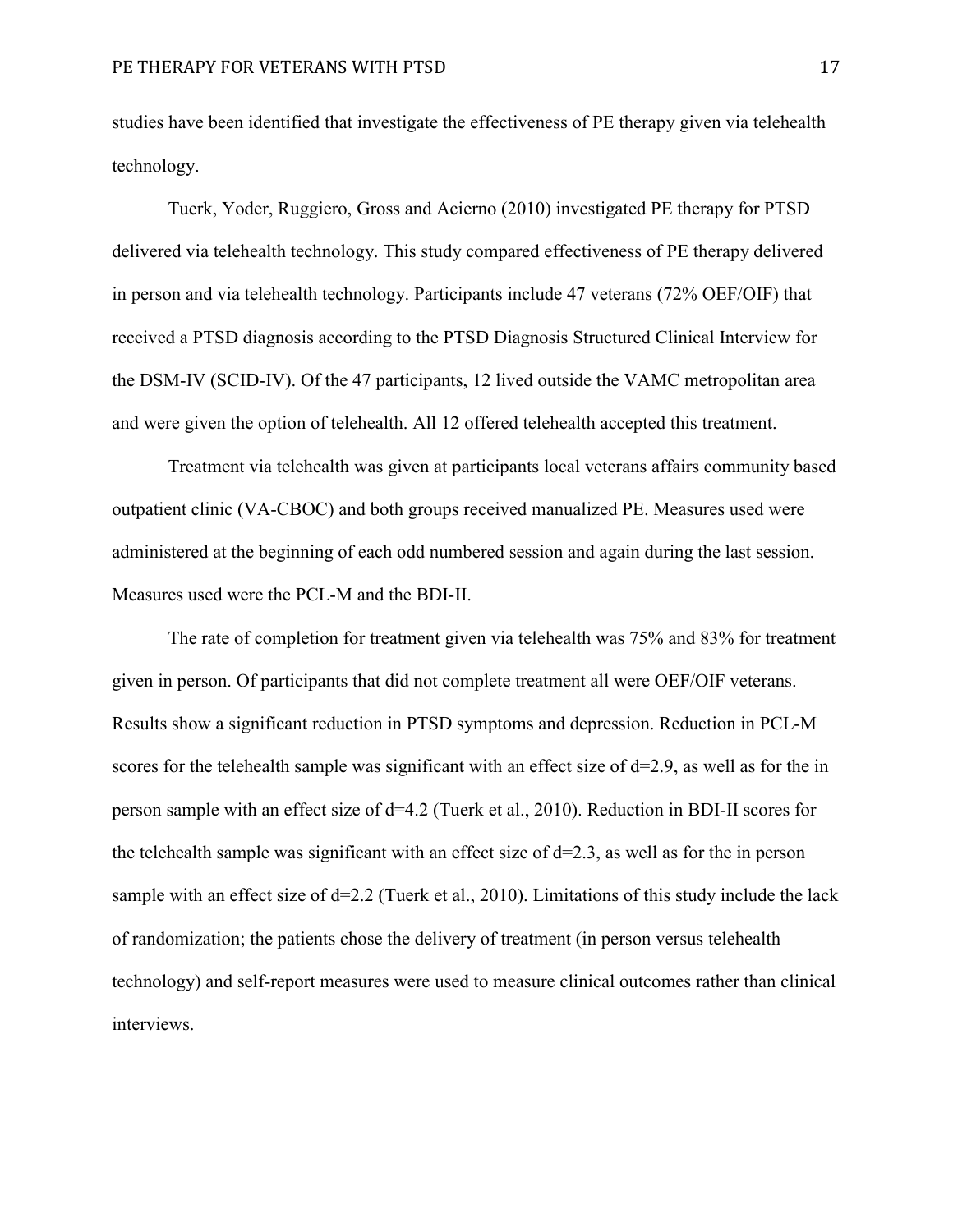A similar study Gros et al. (2011) investigated PE therapy for veterans with PTSD delivered via telehealth technology. Participants included 89 veterans of which 45.2% were OEF/OIF veterans and 40.3% were Vietnam veterans. Veterans were given the choice to participant in telehealth treatment or in person treatment. Sixty-two veterans (45.2% OEF/OIF and 40.3% Vietnam) initiated individual exposure therapy via telehealth technology and 27 veterans (48.1% OEF/OIF and 51.9% Vietnam) initiated in person treatment (Gros et al., 2011).

Both treatment delivered via telehealth and in person consisted of manualized PE. Measures used were the Depression Anxiety Stress Scales: 21-Item Version (DASS) (Lovibond and Lovibond, 1995), Illness Intrusiveness Ratings Scale (IIRS) (Devins et al., 1983), the PCL-M and the BDI-II.

Results show a significant reduction in both PTSD symptoms and depression. Reduction of PCL-M scores was significant for the telehealth sample with an effect size of  $d=1.19$ , as well as for the in person sample with an effect size of  $d=3.00$  (Gros et al., 2011). Reduction in BDI-II scores for the telehealth sample was significant with an effect size of d=1.13, as well as for the in person sample with an effect size of 2.13 (Wolf et al., 2011). Limitations of the study include the lack of randomization and possible group differences.

## **Treatment Preference and Completion among Veterans**

It is reported that 60-75% of OEF/OIF veterans with mental health disorders do not seek mental health care (Hoge et al., 2004). Although the U.S. Department of Veterans Affairs endorses PE as a first-line treatment for veterans with PTSD, there are still only a small number of veterans receiving PE. In 2010 only 1.5% of veterans in outpatient PTSD clinics in New England received at least one session of PE (cited in Shiner et al., 2012). Two studies have been identified that investigate veterans' preference and characteristics of completion of PE therapy.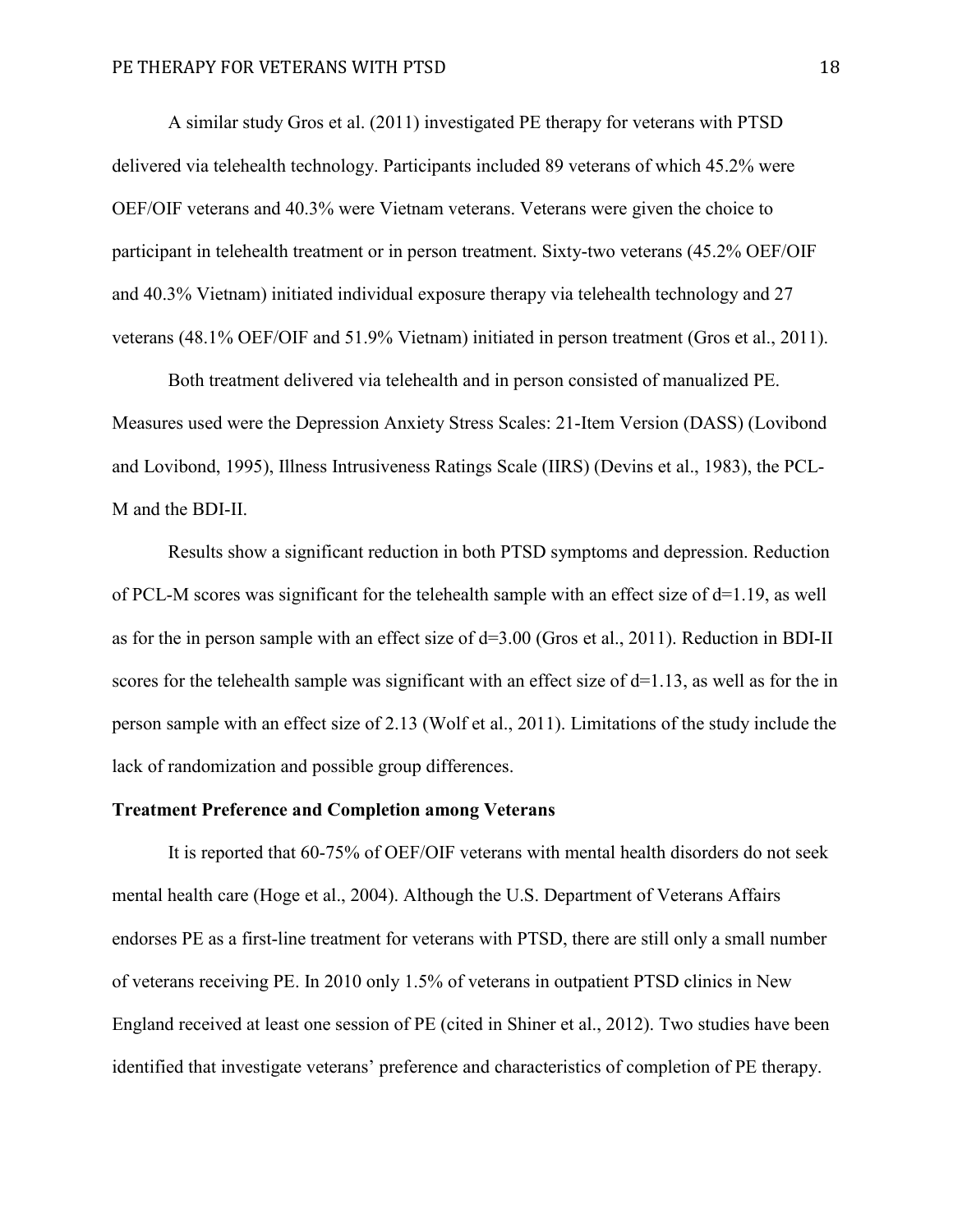Research has been done to evaluate treatment preference among veterans. Kehle-Forbes, Polusny, Erbes, and Gerould (2014) investigated the acceptability of prolonged exposure (PE) therapy among U.S. Iraq War Veterans suffering from posttraumatic stress disorder (PTSD). The study consisted of 58 U.S. National Guard Iraq War Veterans that had experienced combat and screened positive for PTSD. Participants were asked if they preferred PE, medication (SSRI), or no treatment. Interviews took place over the phone where a research assistant read a script that described the treatments by explaining the components, treatment rationale, and the risks of each treatment (Kehle-Forbes et al., 2014). Veterans were then asked to choose their preferred treatment and their reasoning behind their choice.

Results of the study showed a preference for PE over the other two options. The majority of participants (53.4%) chose PE with the second most common choice being medication (36.2%) (Kehle-Forbes et al., 2014). When asked why they chose PE the most common answers were the treatments credibility and the belief that the treatment would be the most helpful (Kehle-Forbes et al., 2014). Common barriers for PE were the time it takes to participate in treatment and concern about the relationship with a therapist, particularly trusting someone who had not served in combat (Kehle-Forbes et al., 2014).

In a similar study, Mott et al. (2014) investigated the characteristics of U.S. veterans who begin and complete prolonged exposure (PE) therapy and cognitive processing therapy (CPT) for posttraumatic stress disorder (PTSD). In this study researchers identified all patients (N=796) in a Veterans Affairs (VA) PTSD and anxiety clinic that had chosen to participate in evidence based psychotherapy (EFB) from 2008 to 2012 (Mott et al., 2014). Of the 796 participants only 91 veterans (11.4%) chose PE or CPT (Mott et al., 2014). Examples of other therapies participants may have chosen are supportive psychotherapy, relaxation, and psychoeducation.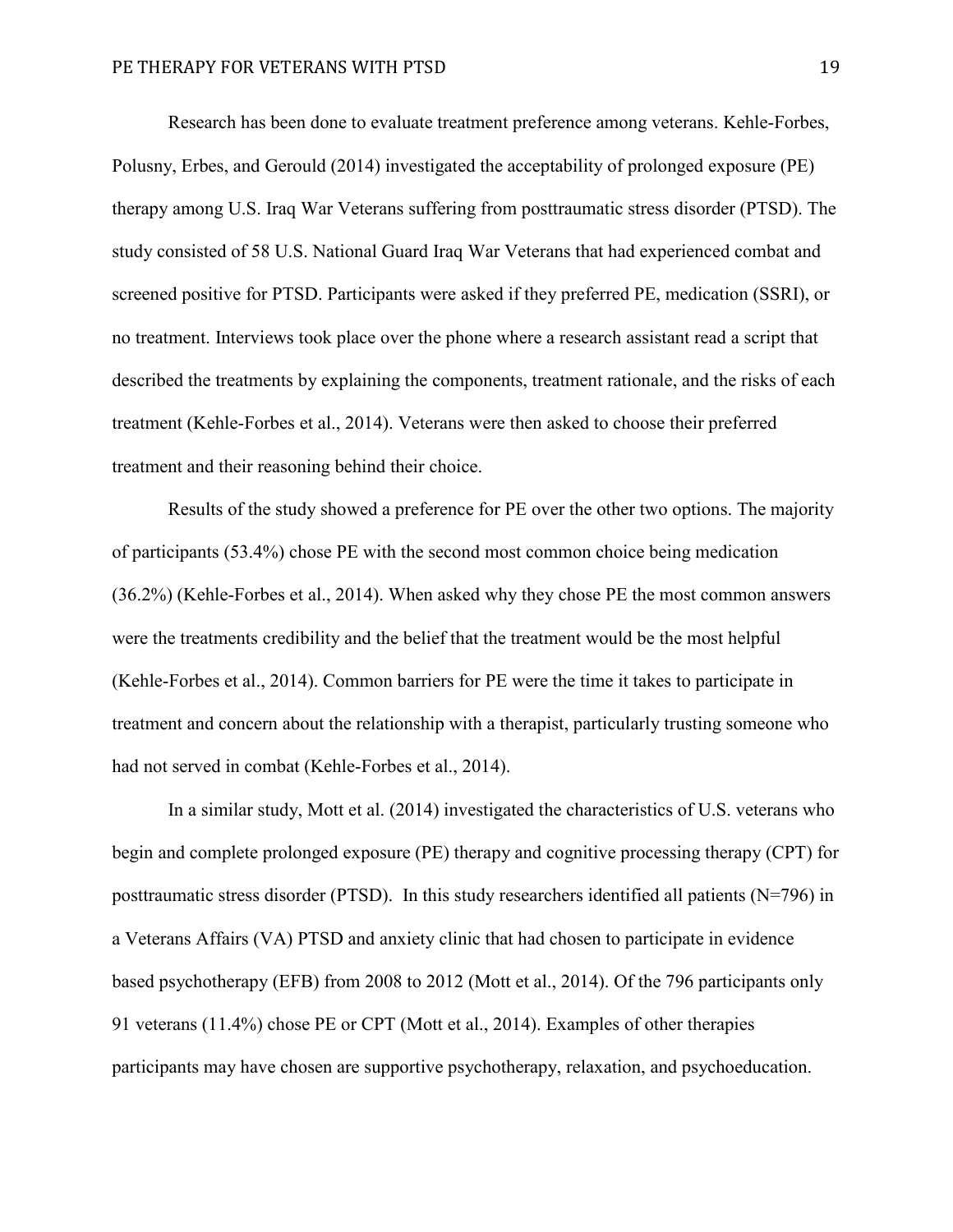Results of the study indicate that participants were more likely to choose PE (8.5%) than CPT (3%) (Mott et al., 2014). The dropout rate for CPT participants was 50% while the dropout rate for PE was 30.9% (Mott et al., 2014). Results of the study also indicated that OEF/OIF/OND veterans were less likely to participate in PE or CPT than veterans from other service eras (Mott et al., 2014). Participants that did chose PE or CPT were more likely to be older, employed, married and non-OEF/OIF/OND (Mott et al., 2014). The major limitation to this study is the use of patient medical records, which relies on the validity of the reports and clinician records. It is evident that the preference among veterans for prolonged exposure therapy makes this a good treatment option for this population.

# **PE Therapy for Active Duty Military**

Many first-line trauma-focused therapies, such as PE, that are offered in specialty mental health clinics often do not reach all veterans and active duty services members with PTSD (Cigrang et al., 2015). A solution to this problem may be the use of PE in a primary care setting for both veterans and active duty service members. One study has been identified that investigates the use of PE therapy with active duty military personnel in a primary care setting.

Cigrang et al. (2015) investigated the use of PE with active duty military personnel. The purpose of this study was to determine the long-term effects of PE treatment for a group of active duty military personnel and follow-ups were completed 6 and 12 months post treatment. Participants were 24 active duty military service members who all served in OEF/OIF.

Treatment followed the prolonged exposure for primary care protocol (PE-PC), which was developed specifically for deployment, and combat related PTSD (Cigrang et al., 2015). Treatment consisted of at home workbooks and in person trauma associated emotional processing. Measures used were the PCL-M, the PTSD Symptom Scale: Interview Version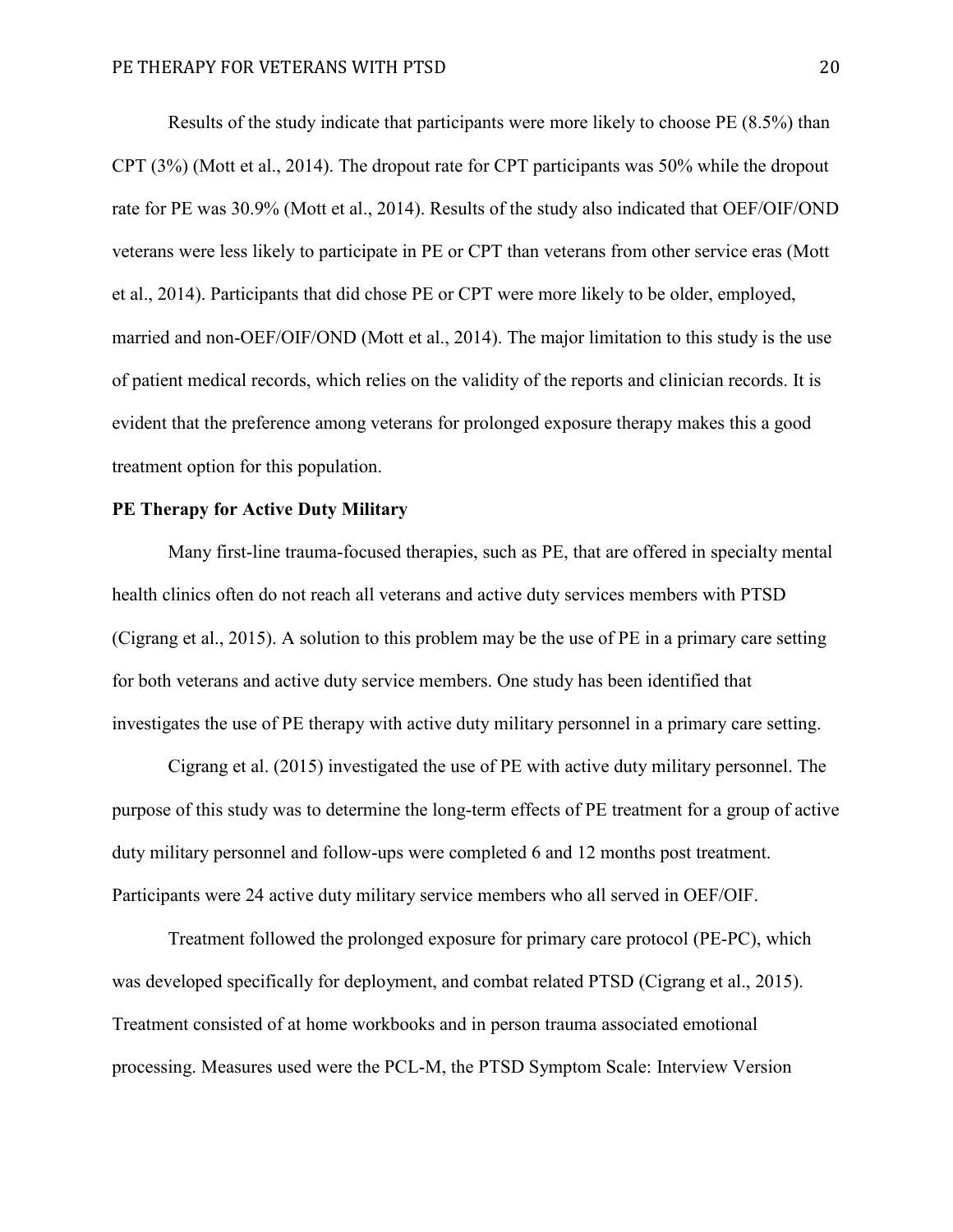(PSSI-I) (Foa, Riggs, Dancu, and Rothbaum, 1993), the Patient Health Questionnaire (PHQ-9) (Kroenke, Spitzer, and Williams, 2001; Kroenke, Spitzer, Williams, and Löwe, 2010) and the Behavioral Health Measure (BHM) (Bryan et al., 2014) were administered pre- and posttreatment and again 6 and 12 months post-treatment.

Of the 24 participants, 17 completed treatment (71%) (Cigrang et al., 2015). Results of the study show a significant reduction in PTSD symptoms. Reduction of PCL-M scores was significant with effect sizes of; post treatment  $d=1.08$ , 6 months post-treatment  $d=1.30$  and 12 months post treatment  $d=1.01$  (Cigrang et al., 2015). There was also a decrease in participants meeting criteria for PTSD based on the PSS-I from pre-treatment (88%) to post-treatment (47%). Limitations to this study include the small sample size and the lack of a control group to compare effect sizes.

#### **Discussion**

It is estimated that up to 13% of U.S. military personnel returning from Iraq and Afghanistan are affected with PTSD and have a reduced quality of life in result (Eftekhari et al., 2013). Based on the VA's electronic patient records as of March  $31<sup>st</sup>$ , 2015, 405,915 OEF/OIF/OND veterans were seen for PTSD following their return to the U.S. As a consequence there is a high rate of depression, anxiety and suicide within this population. There are a number of different therapies used to treat PTSD with one of the most effective being prolonged exposure therapy (PE). The Institute of Medicine (IOM) recognized exposure therapies as the treatment approach with the most efficacy data for the treatment of PTSD (IOM, 2007).

Prolonged exposure therapy has been shown to significantly reduce PTSD symptoms such as general anxiety, depression, guilt and anger (Foa et al., 2013). Patients will learn to extinguish fear responses to memories of trauma through exposure and learn new responses to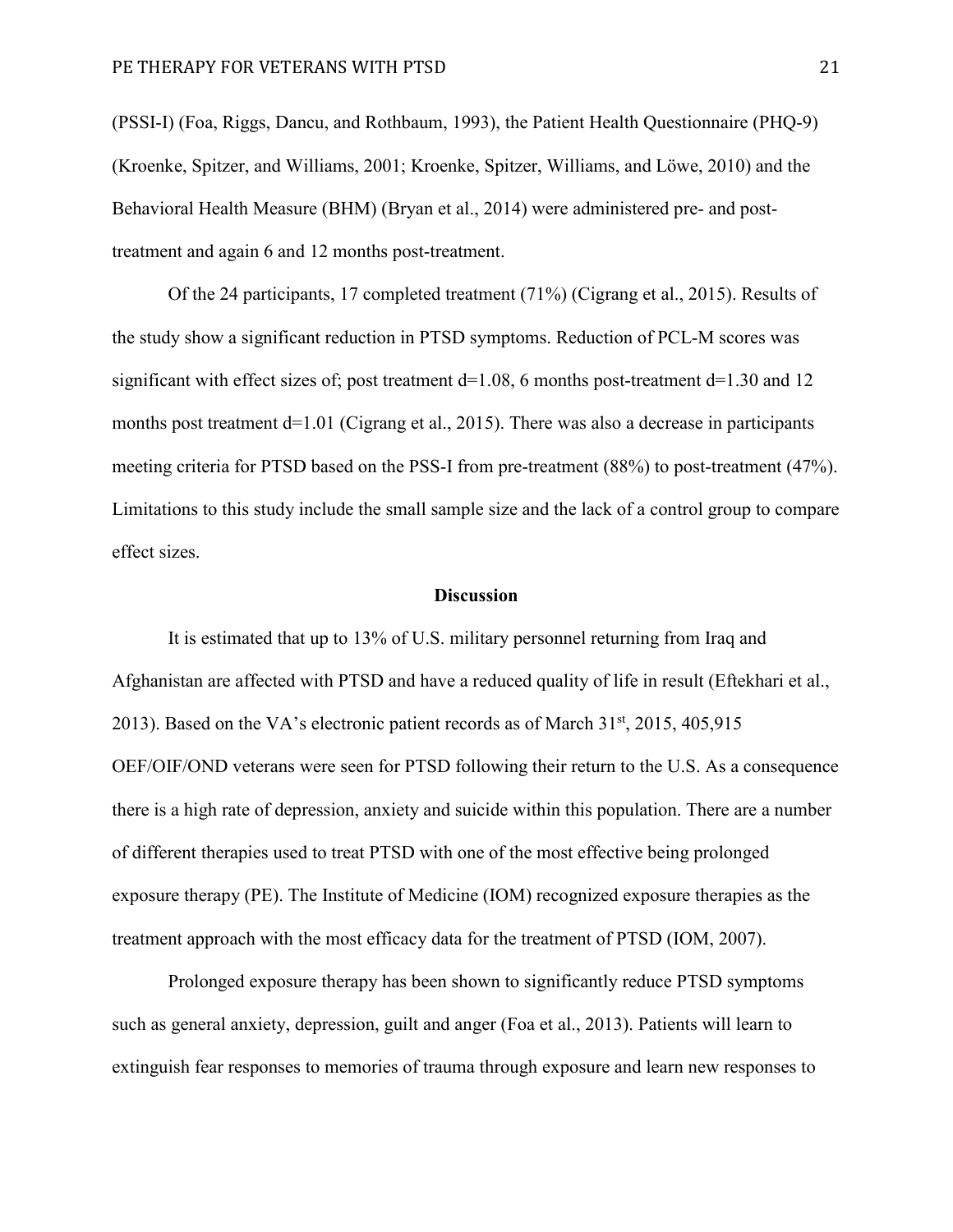previously fearful stimuli. PE is an exposure based cognitive-behavioral therapy that consists of three main components. Imaginal exposure is the first component and requires patients to talk about memories or feelings they have towards the trauma repeatedly with a therapist. The second component, *in vivo* exposure, involves gradually and systematically exposing patients to real life situation that may cause them distress but are ultimately safe. The third and final component is psychoeducation, where patients learn about PTSD and PE in order to further understand what they are experiencing.

In this literature review, 14 studies of prolonged exposure therapy with veterans with posttraumatic stress disorder were reviewed. All of the studies found that prolonged exposure (PE) therapy is an effective treatment option for veterans with posttraumatic stress disorder (PTSD). Among the studies reviewed, nine used the posttraumatic checklist (PCL) to measure effectiveness of treatment. The average effect size for reduction of PCL symptoms was d=2.36. Of the studies reviewed, five measured the percentage of participants that no longer met criteria for PTSD post-treatment with the average being 64.04%. The average dropout rate was 33.75%.

Veterans Affairs (VA) has made significant improvements towards increasing veterans' access to care, for example the nationwide PE clinician training program that began in 2007 (Eftekhari et al., 2013). As of March 1, 2012 more than 1,500 mental health professionals had been trained through the largest PE training program in the nation (Eftekhari et al., 2013). Despite this effort, a current challenge is the lack of realized care and use of available services. This may be due to several barriers that still exist including logistical factors (transportation difficulties, distance from a VHA facility, etc) and psychological factors (lack of knowledge about PTSD and symptoms, a military stigma towards therapy, etc.) (Steenkamp and Litz, 2012).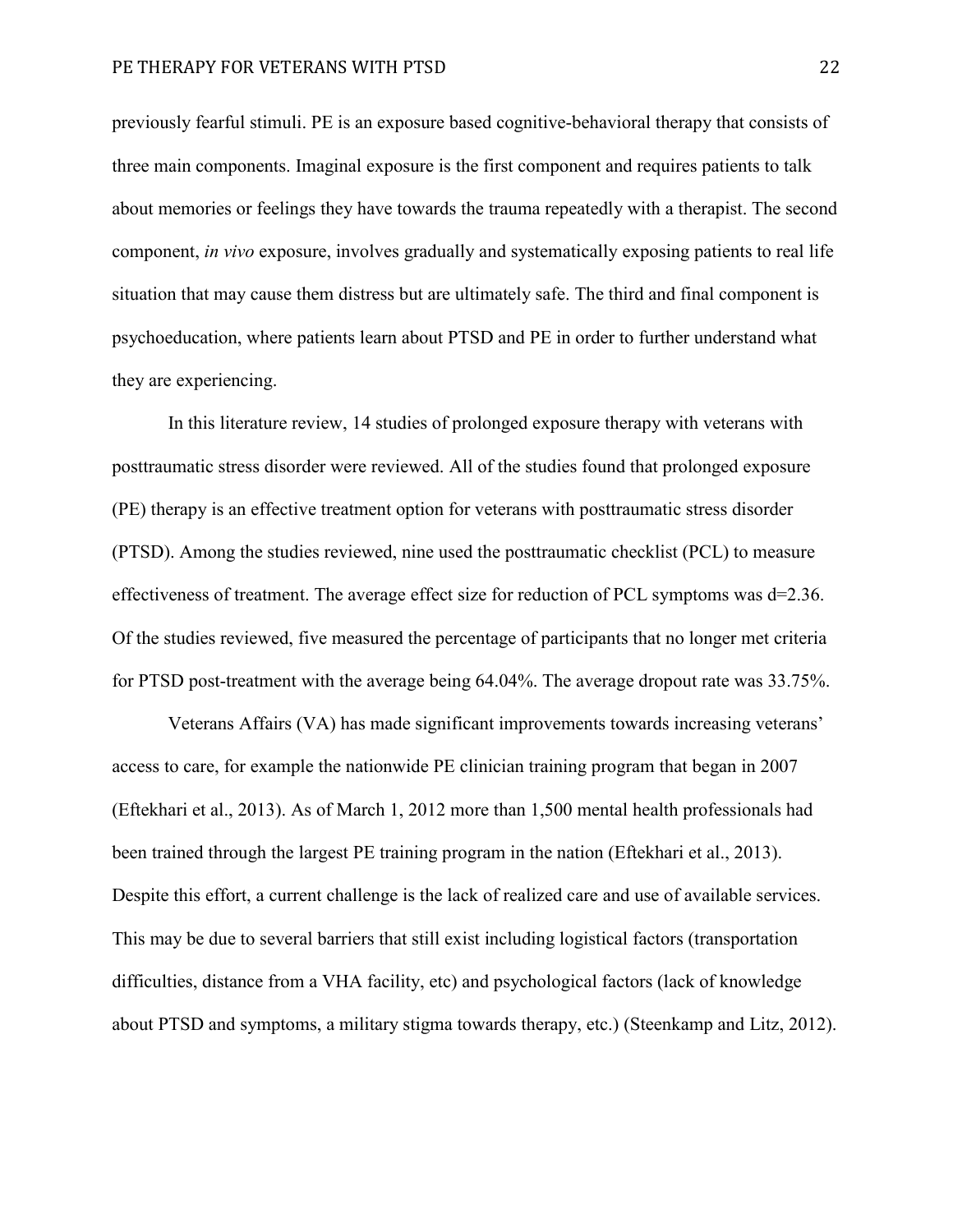Although almost all VA hospitals in the country now report offering evidence-based treatments including PE, this does not necessarily mean that PE is always offered to veterans (Steenkamp & Litz, 2012). The VA has budgetary restrictions that may restrict veteran's access to intense individualized PE. With more than two million services members having served in Iraq and Afghanistan, the demand for treatment puts considerable strain on current VA resources. It is important to focus on the development of ways to increase veterans' access to evidence-based therapy.

Smith et al., 2015 reported that group therapy is an effective way to administer PE. A benefit to PE in a group setting is increased access to care, allowing more veterans to be engaged in PE at a faster rate. In addition to increased access, some veterans express a preference for group PE over individual therapy. Group therapy also provides support from peers and members may be motivated by the improvement of their peers.

Another way to increase access to PE is to deliver therapy via telehealth. Telehealth consists of one-on-one conferencing between a healthcare provider and a patient. Studies suggest that telehealth is an effective way to deliver PE to veterans, resulting in a decrease in PTSD symptoms, depression, general anxiety and stress with large effect sizes (Gros et al., 2011). There is a high acceptance rate among veterans to participate in PE delivered via telehealth, making this a good option for therapy delivery (Tuerk et al., 2010). This may be due to the patient's fear of being in crowded spaces for example, a hospital lobby, prior to treatment. Also, as a symptom of their PTSD, many veterans may not be comfortable driving for long periods of time to get to the closest VHA hospital, making telehealth a more attractive option for therapy (Tuerk et al., 2010).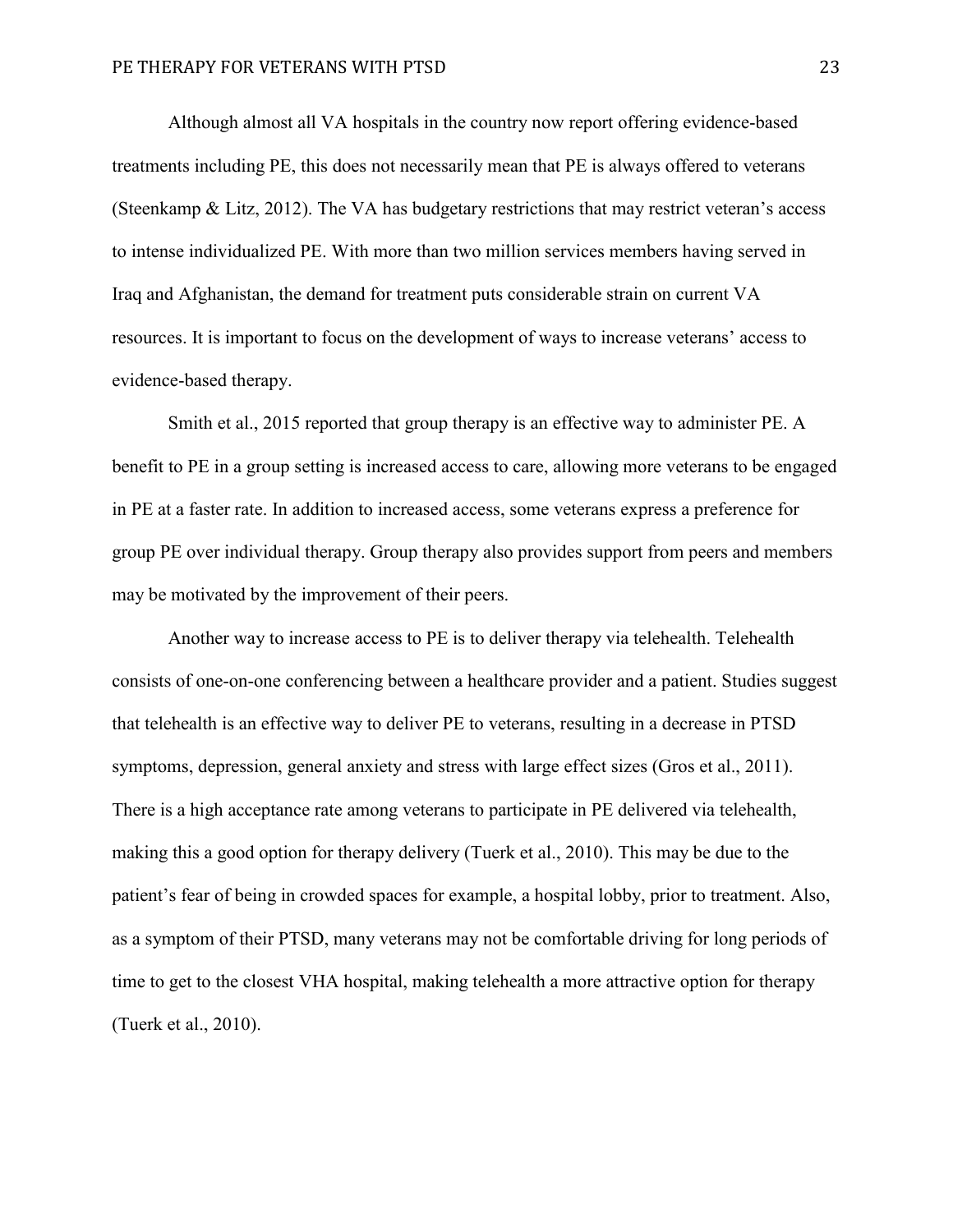In addition to the concern regarding access to care another concern amongst clinicians is the effectiveness of PE with patients who have a history of a traumatic brain injury (TBI). Those concerned worry that cognitive deficits and behavioral disturbances associated with TBI may limit the effectiveness of treatment outcomes due to the possible loss of memories surrounding the trauma (Wolf et al., 2012). This may limit a patient's ability to participate in exposure-based therapies such as PE. Despite these concerns, studies show that PE is effective for patients with PTSD and the presence of a TBI (Sripada et al., 2013). These findings suggest that despite cognitive and behaviors deficits associated with a TBI, PE is an effective therapy that should be considered for use with this population.

Internal validity is a major concern to researchers because it is the basis for experimentation and answers the question, "does the experiment demonstrate causality?" If extraneous or confounding variables are not responsible for changes in the dependent variable then the answer is yes, the experiment proves causality. Confounding variables are variables that change at the same time that the independent variable changes. When there is a change in the dependent variable but confounding variables are present, it is not possible to determine whether the change is a result of the independent variable or confounding variables.

There were some common limitations in the current research. One serious limitation in the studies reviewed was the lack of a control groups. Half of the studies reviewed (7 studies) contained no control group. Without a control group it is impossible to interpret the results. Reduction in symptoms could be due to many factors other than the PE treatment. The lack of randomization to a control group limits the ability to conclude that the observed outcomes are due solely to PE therapy.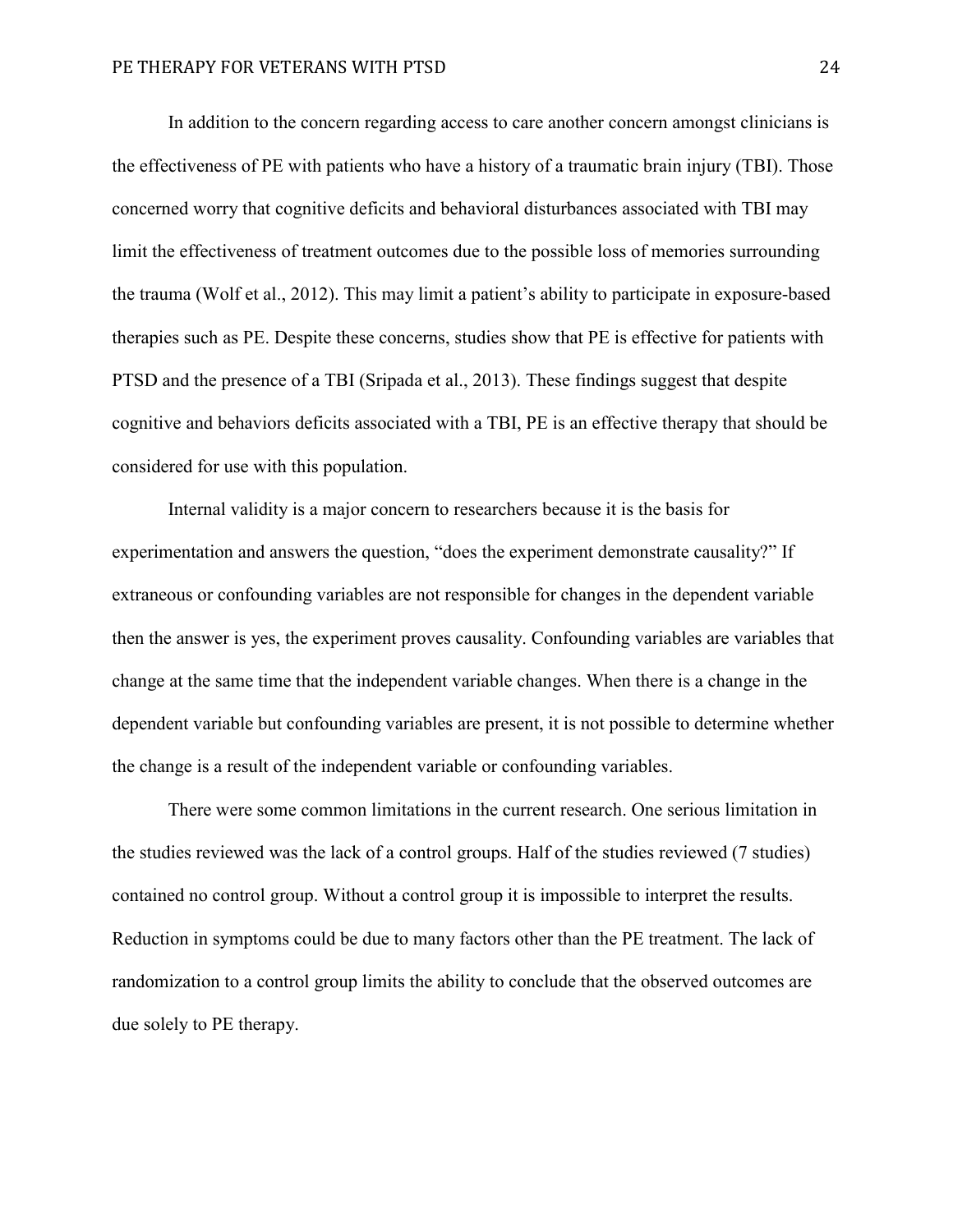It is important for future research to have at least one control group. A better study design would have more than one control group, for example a group receiving PE, a group receiving CBT and a waitlist control group. The waitlist group may also receive treatment halfway through the study. With two control groups, it is possible to compare the results of the experimental group and determine the effectiveness of the treatment.

Another limitation in the current research is the lack of follow-up. The treatment may be effective immediately but to determine if the treatment has positive lasting curative effects, there must be a follow-up. Only one study of the 14 reviewed included follow-up in their study design. Cigrang et al. (2015) investigated the use of PE with active duty military personnel and followups were completed at 6 and 12 months post treatment. Future research should follow this study design.

Many of the studies had small sample sizes, which makes it difficult to generalize findings to a wider and more diverse population. For example, these studies all show that PE is effective for veterans with PTSD however; it is unclear whether PE is the most effective treatment for all populations suffering from PTSD. In order to generalize findings in the future, larger and more diverse samples are needed in future research.

Other potential confounding variables in the studies reviewed are *selection* and *history*. The confounding variable selection occurs when groups under study are not equivalent before experimental manipulations (Graziano and Raulin, 2010). Selection is a confounding variable in many of the studies reviewed because researchers did not always have the ability to randomly select and randomly assign participants to groups. In several of the studies, participants were able to choose which therapy they wanted to receive.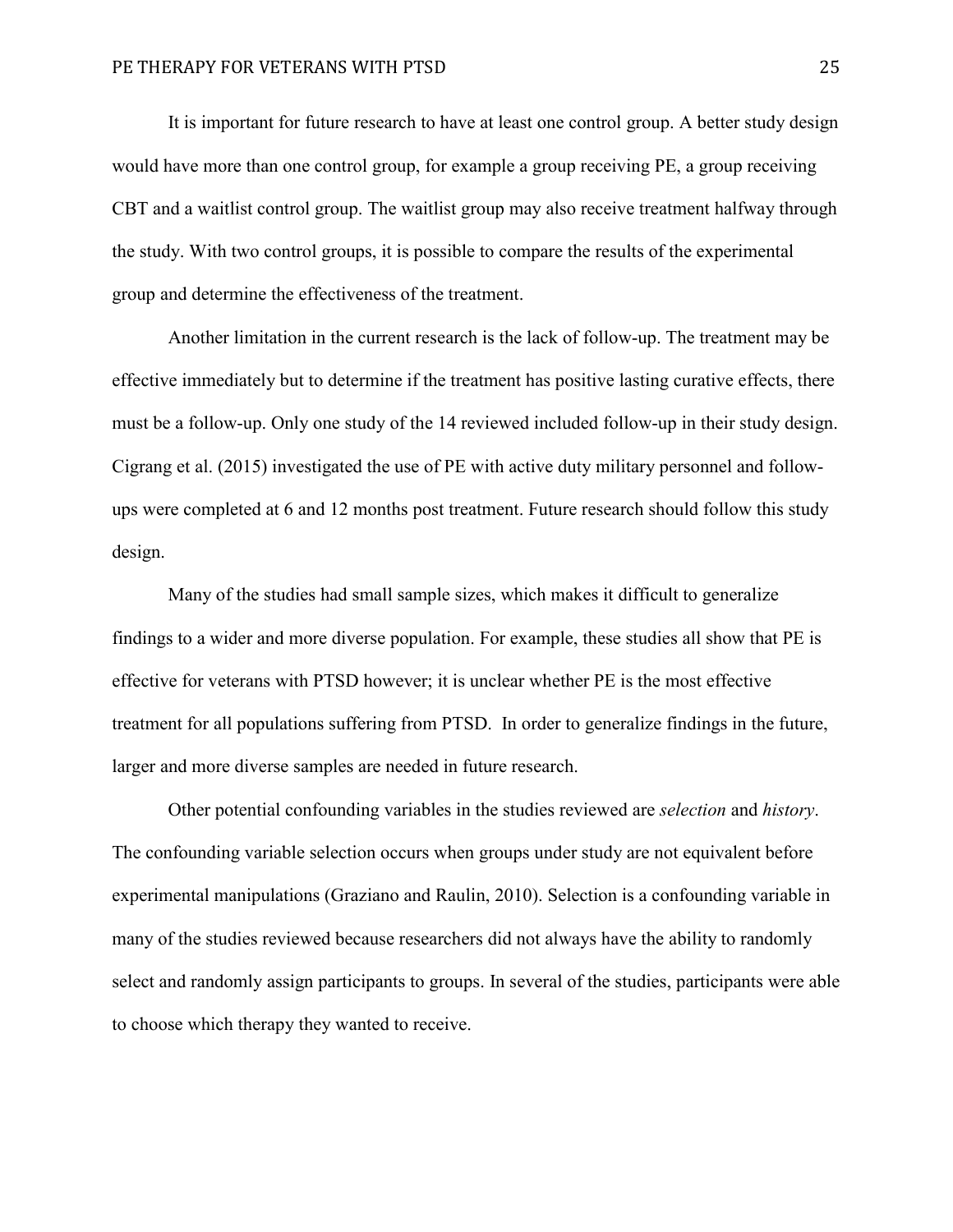History is the other potential confounding variable that may be present within the studies reviewed. During the course of study, events that are independent of the study may occur that affecting the outcome. In general, threats to internal validity due to history occur in studies that have longer times between pretest and posttest measurements (Graziano and Raulin, 2010). In the studies reviewed, many different events may have occurred that may have affected the outcome. For example, the continuation of war may have an affect on participants because participants may feel that everything they did was for nothing. Also, the rise of ISIS may be an event that has an impact on patient's symptoms.

Given how many veterans there are that currently have PTSD it is striking that there are not better-designed studies to investigate the effectiveness of treatments for this population. One reason may be a difficulty to conduct research with this veteran population. It is important to consider high dropout rates among this population. Eftekhari et al. (2013) reported data on reasons for premature dropout within their study. With a total of 1931 participants in the study, 28% (542 patients) had dropped out. The most frequent reasons behind dropout were improvement in symptom reduction so did not return, experienced increased distress, and other/unknown (Eftekhari et al., 2013). Of the veteran theatres studied, OEF/OIF veterans were most likely to dropout for other/unknown reasons and improvement in symptom reduction however, Vietnam era veterans were more likely to drop out due to increased distress (Eftekhari et al., 2013).

Steenkamp and Litz (2012) reported that a significant number veterans are unwilling, unready or unsuited to complete trauma-focused therapies. All future studies should follow up with the patients who drop out or refuse treatment following the study design of Eftekhari et al.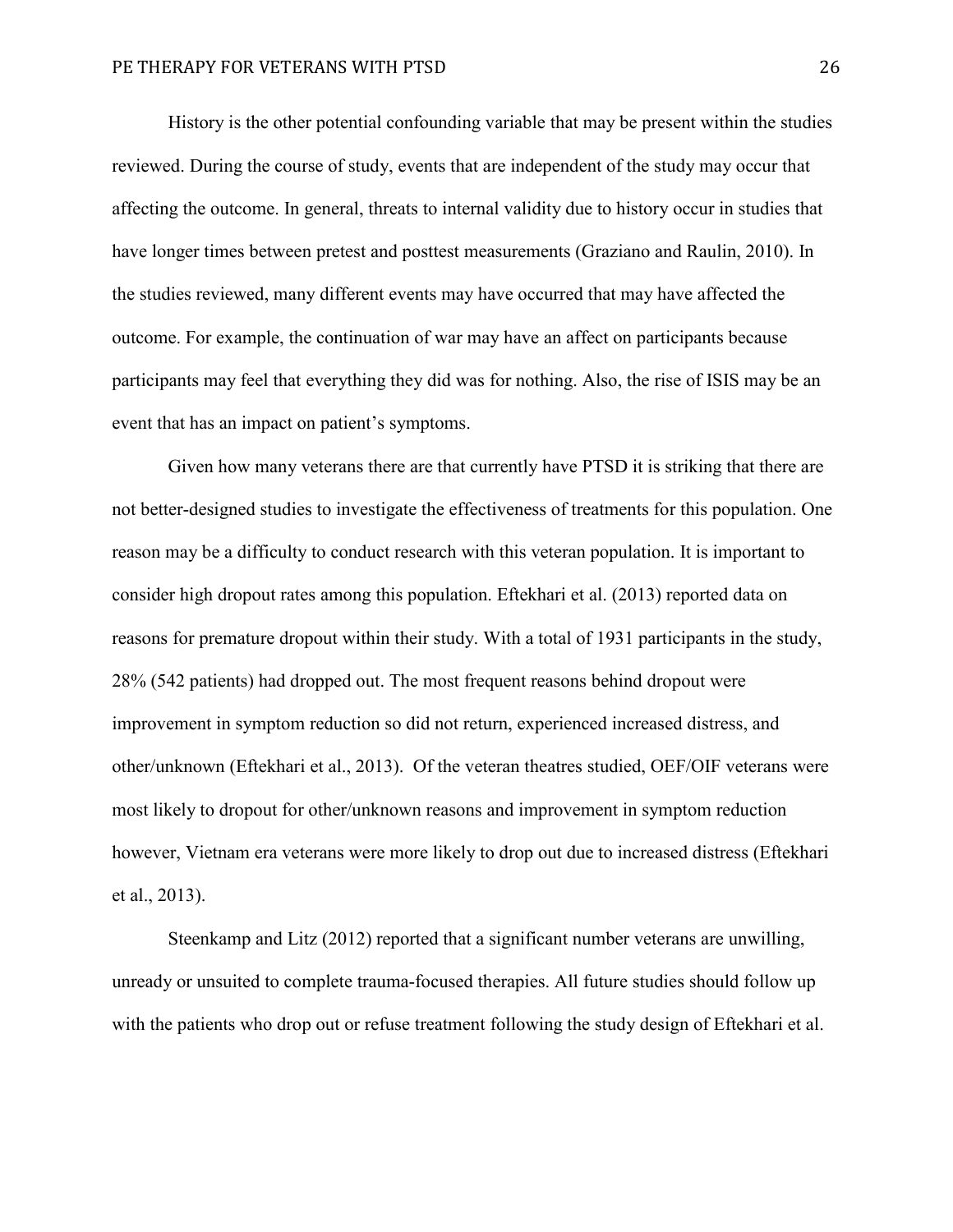(2013). That will increase knowledge behind reasons for refusal and dropout, only enhancing understanding of treatment effectiveness.

Although current research does suggest that PE is an effective treatment for veterans with PTSD, it is evident that there is a need for more research studying the effectiveness of treatment. The government should increase their budget towards enhancing this area of research. As the demand for mental health care rises among the veteran population, strain is put on current resources. More research into the effectiveness of these therapies will make it possible for all veterans to receive improved treatment quality.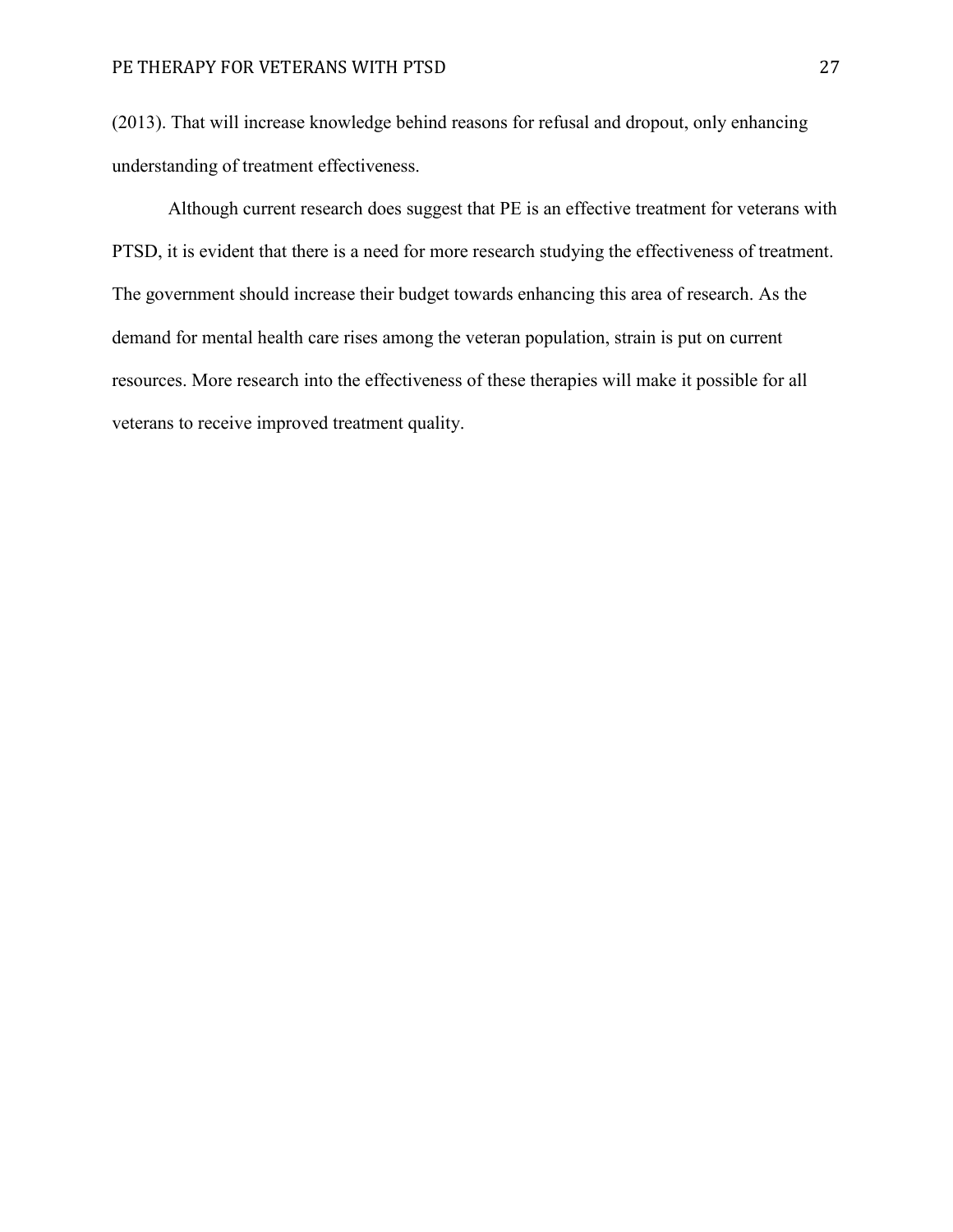#### References

- American Psychiatric Association. (2013) *Diagnostic and Statistical Manual of Mental Disorders, (5th ed.)*. Washington, DC: Author.
- Beck A, Steer R, Brown G. *Manual for Beck Depression Inventory-II.* San Antonio, TX: Psychological Corporation; 1996.
- Blake, D.D., Weathers, F. W., Nagy, L.M., Kaloupek, D.G. (1995). The Development of a Clinician-Administered PTSD Scale. *Journal of Traumatic Stress, 8*(1), 75-90.
- BrainLine Military. (n.d.). Retrieved May 03, 2016, from<http://www.brainlinemilitary.org/content/2014/06/dsm-v-tr-criteria-for-ptsd.html>
- Bryan, C.J., Blount, T., Kanzler, K.A., Morrow, C.E., Corso, K.A., Corso, M.A., & Ray-Sannerud B. (2014). Reliability and Normative Data for the Behavioral Health Measure (BHM) in Primary Care Behavioral Health Settings. *Families, Systems, & Health, 32,* 89– 100 http://dx.doi.org/10.1037/fsh0000014
- Cigrang, J. A., Rauch, S. A., Mintz, J., Brundige, A., Avila, L. L., Bryan, C. J., . . . Peterson, A. L. (2015). Treatment of Active Duty Military with PTSD in Primary Care: A Follow-up Report. *Journal of Anxiety Disorders, 36*, 110-114. doi:10.1016/j.janxdis.2015.10.003
- Classen, C., Cavanaugh, C., Kaupp, J., Aggarwal, R., Palesh, O., Koopman, C., . . . Spiegel, D. (2011). A Comparison of Trauma-Focused and Present-Focused Group Therapy for Survivors of Childhood Sexual Abuse: A Randomized Controlled Trial. *Psychological Trauma: Theory, Research, Practice and Policy, 3(1)* 84-93.
- Devins, G.M., Binik, Y.M., Hutchinson, T.A., Hollomby, D.J., Barré, P.E., & Guttmann R.D. (1983). The Emotional Impact of End-stage Renal Disease: Importance of Patients'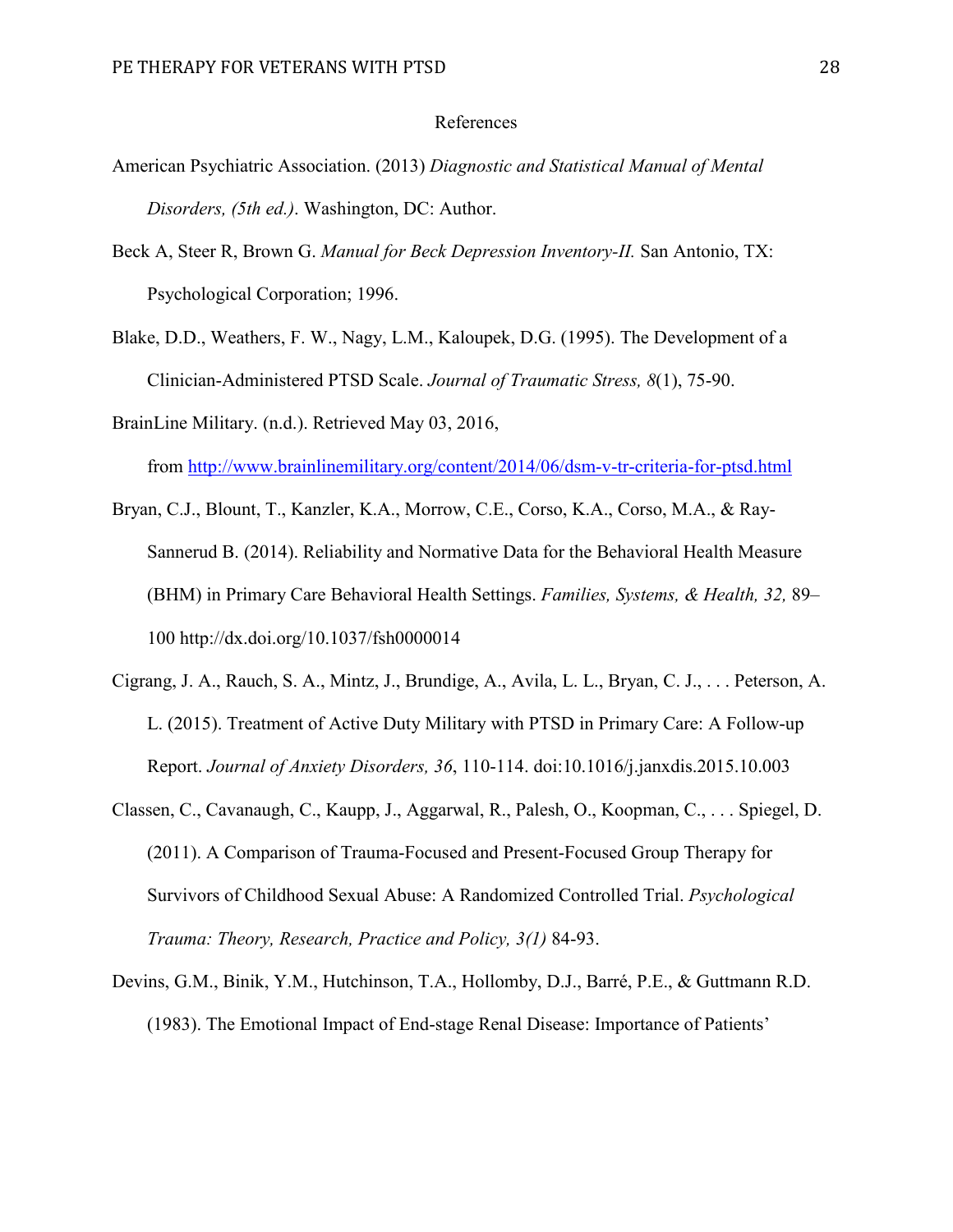Perceptions of Intrusiveness and Control. *International Journal of Psychiatry in Medicine, 13*, 327–343.

- Eftekhari, A., Ruzek, J. I., Crowley, J. J., Rosen, C. S., Greenbaum, M. A., & Karlin, B. E. (2013). Effectiveness of National Implementation of Prolonged Exposure Therapy in Veterans Affairs Care. *JAMA Psychiatry, 70*(9), 949. doi:10.1001/jamapsychiatry.2013.36
- Foa, E. B., Cashman, L., Jaycox, L., & Perry, K. (1997). The Validation of a Self-report Measure of Posttraumatic Stress Disorder; The Posttraumatic Diagnostic Scale. Psychological Assessment, 9, 445-451.
- Foa, E.B., Riggs, D.S., Dancu, C.V., & Rothbaum, B.O. (1993) Reliability and Validity of a Brief Instrument for Assessing Post-traumatic Stress Disorder. *Journal of Traumatic Stress, 6* 459–473<http://dx.doi.org/10.1002/jts.2490060405>
- Foa, E. B., Gillihan, S. J., & Bryant, R. A. (2013). Challenges and Successes in Dissemination of Evidence-Based Treatments for Posttraumatic Stress: Lessons Learned From Prolonged Exposure Therapy for PTSD. *Psychological Science in the Public Interest, 14*(2), 65-111. doi:10.1177/1529100612468841
- Graziano, A. M., & Raulin, M. L. (2010). *Research methods: A process of inquiry*. Boston: Allyn and Bacon.
- Gros, D. F., Yoder, M., Tuerk, P. W., Lozano, B. E., & Acierno, R. (2011). Exposure Therapy for PTSD Delivered to Veterans via Telehealth: Predictors of Treatment Completion and Outcome and Comparison to Treatment Delivered in Person. *Behavior Therapy, 42*(2), 276- 283. doi:10.1016/j.beth.2010.07.005
- HistoryNet. (n.d.). Vietnam War | HistoryNet. Retrieved May 03, 2016, from http://www.historynet.com/vietnam-war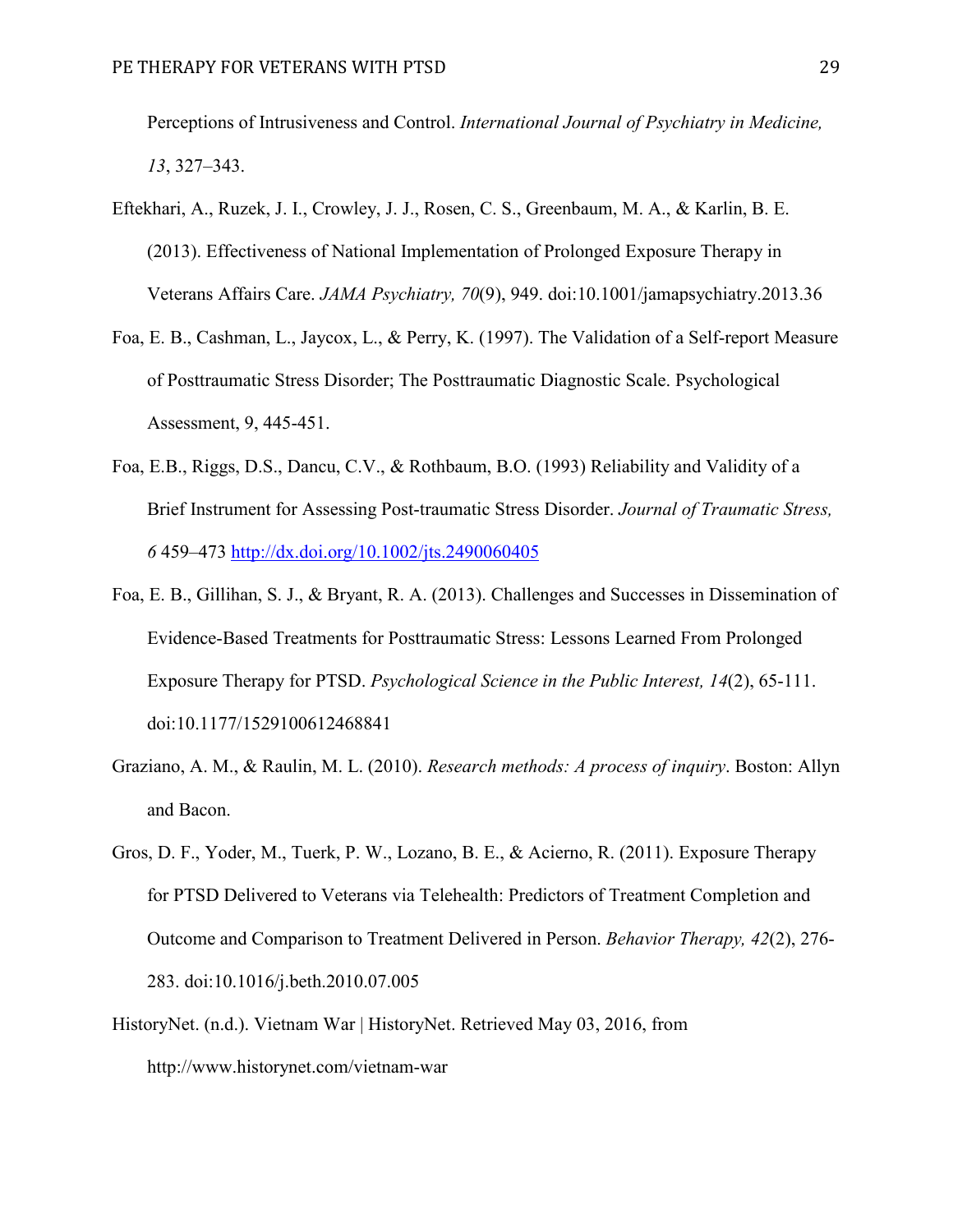- Hoge C, Castro C, Messer S, McGurk D, Cotting D, & Koffman R. (2014). Combat Duty in Iraq and Afghanistan, Mental Health Problems, and Barriers to Care. *New England Journal of Medicine. 2004*; 351:13–22. [PubMed]
- Institute of Medicine. (2007). *Treatment of posttraumatic stress disorder: An assessment of the evidence.* Washington D.C: The National Academies Press.
- Jeffreys, M. D., Reinfeld, C., Nair, P. V., Garcia, H. A., Mata-Galan, E., & Rentz, T. O. (2014). Evaluating Treatment of Posttraumatic Stress Disorder with Cognitive Processing Therapy and Prolonged Exposure Therapy in a VHA Specialty Clinic. *Journal of Anxiety Disorders, 28*(1), 108-114. doi:10.1016/j.janxdis.2013.04.010
- Kehle-Forbes, S. M., Polusny, M. A., Erbes, C. R., & Gerould, H. (2014). Acceptability of Prolonged Exposure Therapy Among U.S. Iraq War Veterans With PTSD Symptomology. *Journal of Traumatic Stress, 27*(4), 483-487. doi:10.1002/jts.21935
- Kroenke, K., Spitzer, R.L., Williams, J.B.W., & Löwe, B. (2010). The Patient Health Questionnaire Somatic, Anxiety, and Depressive Symptom Scales: a Systematic Review. *General Hospital Psychiatry, 32*, 345–359.

<http://dx.doi.org/10.1016/j.genhosppsych.2010.03.006>

- Litz, B., & Shlenger, W. (2009). PTSD in Service Members and New Veterans of the Iraq and Afghanistan Wars: A Bibliography and Critique. *PTSD Research Quarterly, 20*(1).
- Lovibond, S.H., & Lovibond, P.F. (1995). *Manual for the Depression Anxiety Stress Scales* (2nd ed.) Psychology Foundation of Australia, Sydney.
- McDonagh, A., McHugo, G., Sengupta, A., Demment, C., Schnurr, P., Friedman, . . . & Descamps, M. (2005). Randomized Trial of Cognitive-Behavioral Therapy for Chronic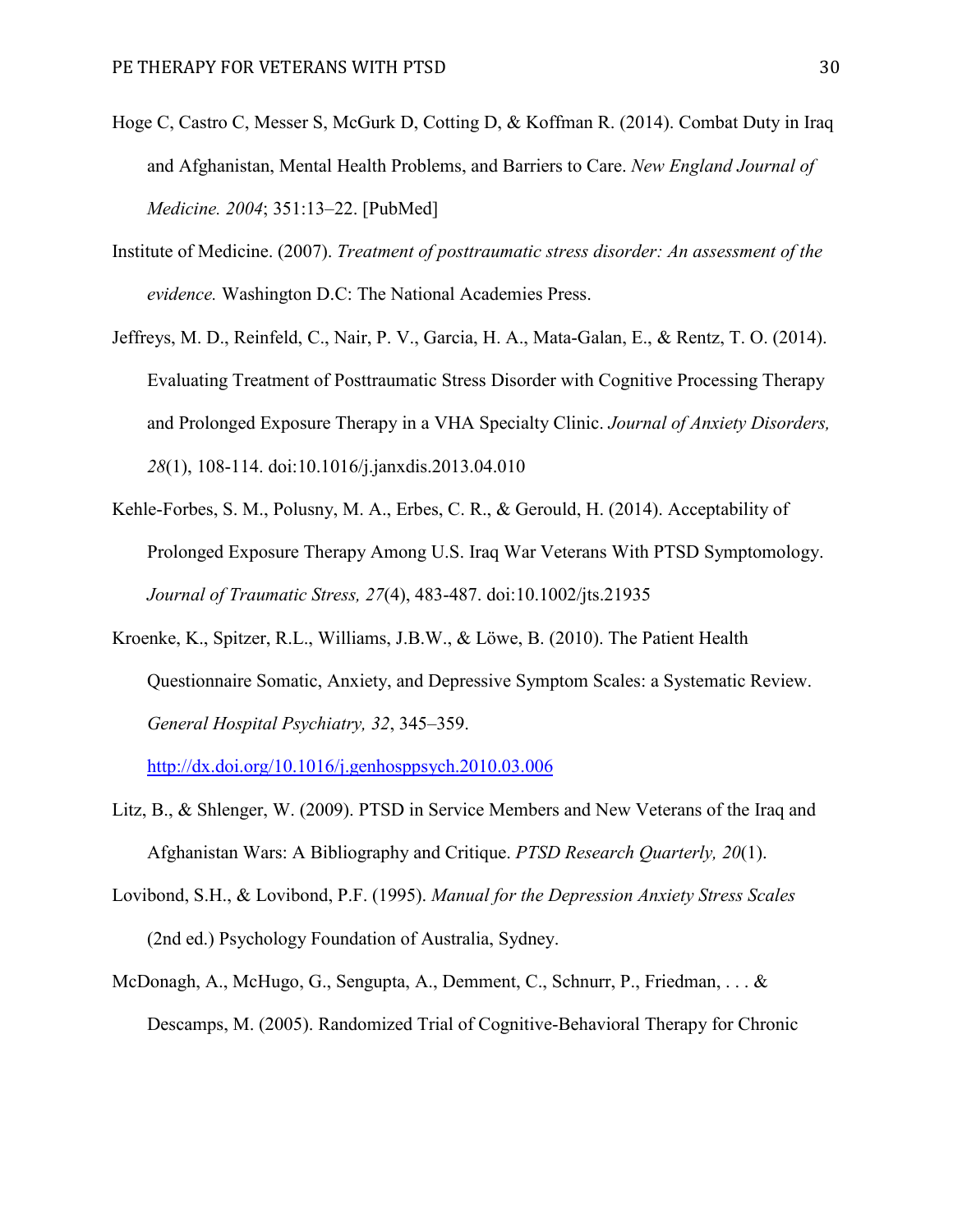Posttraumatic Stress Disorder in Adult Female Survivors of Childhood Sexual Abuse. *Journal of Consulting and Clinical Psychology*, 73(3), 515-524.

- Mott, J. M., Mondragon, S., Hundt, N. E., Beason-Smith, M., Grady, R. H., & Teng, E. J. (2014). Characteristics of U.S. Veterans Who Begin and Complete Prolonged Exposure and Cognitive Processing Therapy for PTSD. *Journal of Traumatic Stress, 27*(3), 265-273. doi:10.1002/jts.21927
- Rauch, S. A., Defever, E., Favorite, T., Duroe, A., Garrity, C., Martis, B., & Liberzon, I. (2009). Prolonged exposure for PTSD in a Veterans Health Administration PTSD clinic. *Journal of Traumatic Stress J. Traum. Stress, 22*(1), 60-64. doi:10.1002/jts.20380
- Resick, T.E. Galovski, M.O. Uhlmansiek, C.D. Scher, G.A. Clum, & Y. Young-Xu (2008). A Randomized Clinical Trial to Dismantle Components of Cognitive Processing Therapy for Posttraumatic Stress Disorder in Female Victims of Interpersonal Violence. *Journal of Consulting and Clinical Psychology, 76* (2008), pp. 243–258.
- Robison-Andrew, E. J., Duval, E. R., Nelson, C. B., Echiverri-Cohen, A., Giardino, N., Defever, A., . . . Rauch, S. A. (2014). Changes in Trauma-potentiated Startle with Treatment of Posttraumatic Stress Disorder in Combat Veterans. *Journal of Anxiety Disorders, 28*(4), 358-362. doi:10.1016/j.janxdis.2014.04.002
- Schnurr, P., Friedman, M., Foy, D., Shea, T., Hsieh, F., Lavori, P., ... Bernardy, N. (2003). A Randomized Trial of Truama-Focused Group Therapy For Posttraumatic Stress Disorder. *Archives of General Psychiatry, 60*, 481-489.
- Sheehan, D.V., Lecrubier, Y., Sheehan, K.H., Amorim, P., Janavs, J., Weiller, E., & Dunbar, G. C. (1998). The Mini-International Neuropsychiatric Interview (M.I.N.I.): The development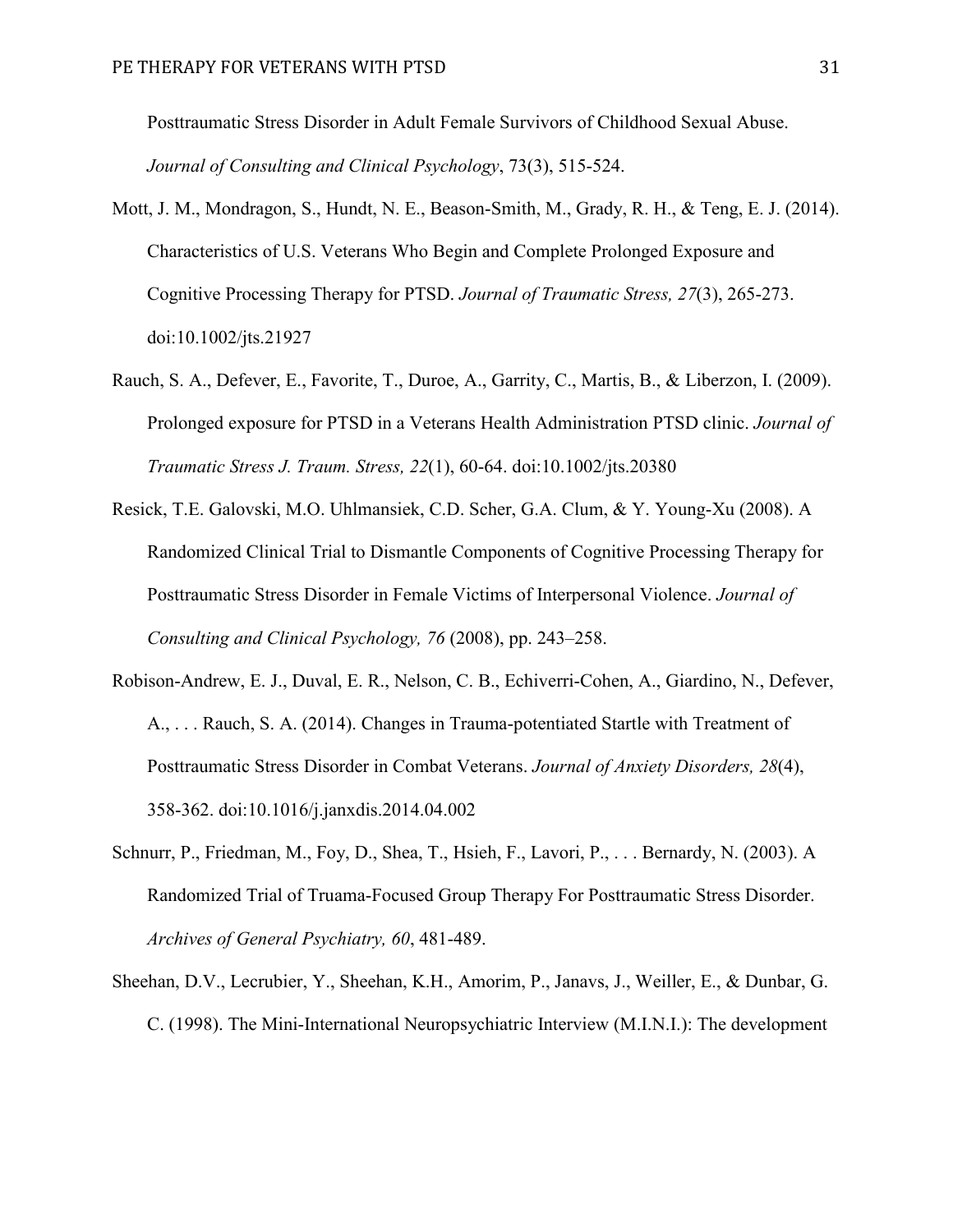and validation of a structured diagnostic psychiatric interview for DSM-IV and ICD-10. *Journal of Clinical Psychiatry, 59*(20), 22-33.

- Smith, E. R., Porter, K. E., Messina, M. G., Beyer, J. A., Defever, M. E., Foa, E. B., & Rauch, S. A. (2015). Prolonged Exposure for PTSD in a Veteran group: A pilot effectiveness study. *Journal of Anxiety Disorders, 30*, 23-27. doi:10.1016/j.janxdis.2014.12.008
- Spring, B. (2003). Operation Iraqi Freedom: Military Objectives Met. Retrieved May 03, 2016, from [http://www.heritage.org/research/reports/2003/04/operation-iraqi-freedom-military](http://www.heritage.org/research/reports/2003/04/operation-iraqi-freedom-military-objectives-met)[objectives-met](http://www.heritage.org/research/reports/2003/04/operation-iraqi-freedom-military-objectives-met)
- Sripada, R. K., Rauch, S. A., Tuerk, P. W., Smith, E., Defever, A. M., Mayer, R. A., . . . Venners, M. (2013). Mild Traumatic Brain Injury and Treatment Response in Prolonged Exposure for PTSD. *Journal of Traumatic Stress, 26*(3), 369-375. doi:10.1002/jts.21813
- Steenkamp, M. M., & Litz, B. T. (2013). Psychotherapy for Military-related Posttraumatic Stress Disorder: Review of the Evidence. *Clinical Psychology Review, 33*(1), 45-53. doi:10.1016/j.cpr.2012.10.002
- Torreon, B. (2015). U.S. Periods of War and Dates of Recent Conflicts.
- Tuerk, P. W., Yoder, M., Ruggiero, K. J., Gros, D. F., & Acierno, R. (2010). A Pilot Study of Prolonged Exposure Therapy for Posttraumatic Stress Disorder Delivered Via Telehealth Technology. *Journal of Traumatic Stress*. doi:10.1002/jts.20494
- Tuerk, P. W., Yoder, M., Grubaugh, A., Myrick, H., Hamner, M., & Acierno, R. (2011). Prolonged Exposure Therapy for Combat-related Posttraumatic Stress Disorder: An Examination of Treatment Effectiveness for Veterans of the Wars in Afghanistan and Iraq. *Journal of Anxiety Disorders, 25*(3), 397-403. doi:10.1016/j.janxdis.2010.11.002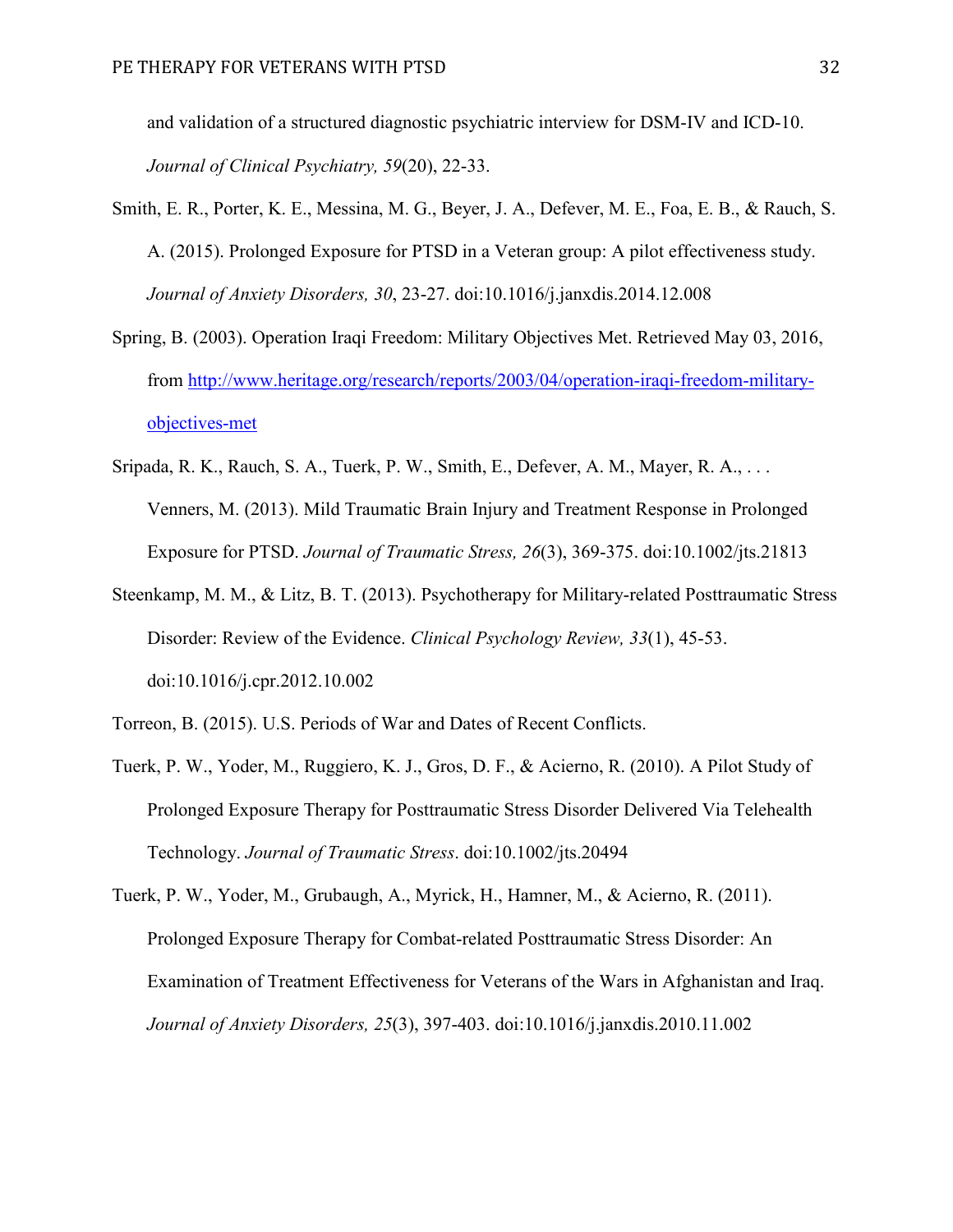- U.S. Department of Veteran Affairs. (2016). PTSD: National Center for PTSD. Retrieved May 03, 2016, from<http://www.ptsd.va.gov/>
- Weather, F.W., Huska, J., & Keane, T. (1991). *The PTSD checklist-military version.* Boston, MA; National Center for PTSD.
- Wolf, G. K., Strom, T. Q., Kehle, S. M., & Eftekhari, A. (2012). A Preliminary Examination of Prolonged Exposure Therapy With Iraq and Afghanistan Veterans With a Diagnosis of Posttraumatic Stress Disorder and Mild to Moderate Traumatic Brain Injury. *Journal of Head Trauma Rehabilitation, 27*(1), 26-32. doi:10.1097/htr.0b013e31823cd01f
- Yoder, M., Tuerk, P. W., Price, M., Grubaugh, A. L., Strachan, M., Myrick, H., & Acierno, R. (2012). Prolonged Exposure Therapy for Combat-related Posttraumatic Stress Disorder: Comparing Outcomes for Veterans of Different Wars. *Psychological Services, 9*(1), 16-25. doi:10.1037/a0026279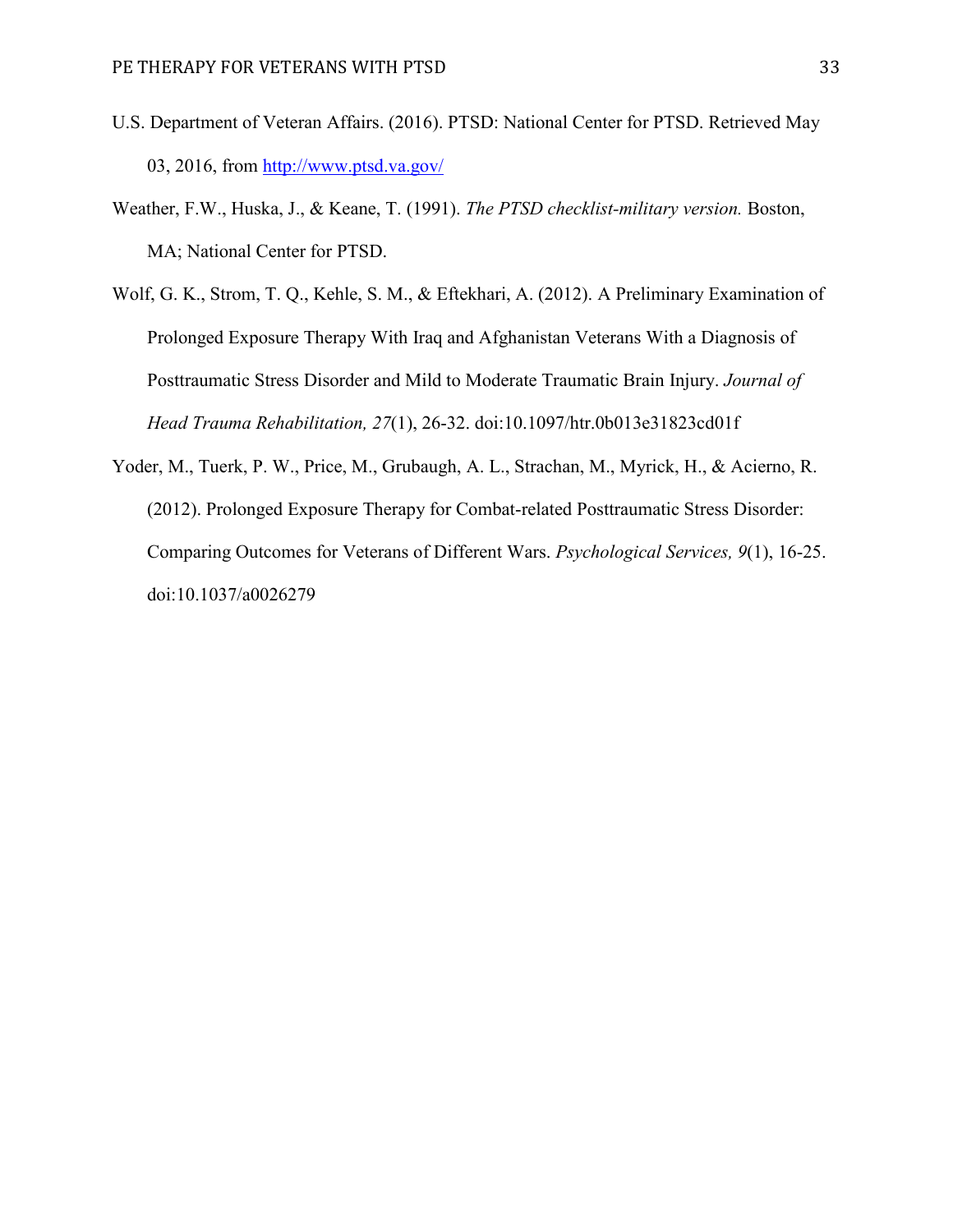|                                                                                                                                                                                                                                 | <b>Manualized Prolonged Exposure Therapy</b> |                         |                                   |                                                                                            |                                         |                                                                                                                                                                   |                                                                                                                                          |                                 |                                      |
|---------------------------------------------------------------------------------------------------------------------------------------------------------------------------------------------------------------------------------|----------------------------------------------|-------------------------|-----------------------------------|--------------------------------------------------------------------------------------------|-----------------------------------------|-------------------------------------------------------------------------------------------------------------------------------------------------------------------|------------------------------------------------------------------------------------------------------------------------------------------|---------------------------------|--------------------------------------|
| <b>Study</b>                                                                                                                                                                                                                    | <b>Participants</b>                          | <b>Control</b><br>Group | Intervention<br><b>Conditions</b> | <b>Sessions</b>                                                                            | <b>Treatment</b><br><b>Dropout Rate</b> | $%$ no<br>longer<br>meeting<br>criteria for<br>PTSD at<br>post-<br>treatment                                                                                      | Within<br>subjects<br>pre-post<br>effect sizes                                                                                           | Independent<br><b>Variables</b> | <b>Dependent</b><br><b>Variables</b> |
| "Effectiveness of<br><b>National</b><br><b>Implementation of</b><br><b>Prolonged Exposure</b><br><b>Therapy in Veterans</b><br><b>Affairs"</b><br>(Eftekhari et al., 2013)                                                      | 1,931 Veterans                               | <b>No</b>               | In-person PE                      | <b>Manualized PE</b>                                                                       | 28.1% non-completers                    | <b>Based on PCL</b><br>scores:<br>87.6% pre-<br>treatment<br>46.2% post-<br>treatment                                                                             | PCL scores:<br>$d = 0.87$<br><b>BDI-II scores:</b><br>$d = 0.66$                                                                         | PE therapy                      | <b>PCL</b><br><b>BDI-II</b>          |
| "Prolonged exposure<br>therapy for<br>combat-realted<br>posttraumatic stress<br>disorder:<br>an examination of<br>treatment<br>effectiveness for<br>veterans of the wars<br>in Afghanistan and<br>Iraq"<br>(Tuerk et al., 2011) | 65 OEF/OIF<br>Veterans                       | <b>No</b>               | In- person PE                     | Manualized PE                                                                              | 34% non-completers                      | 32 veterans<br>49% total<br>sample<br>74%<br>treatment<br>completer<br>sample<br>(PCL-M<br>scores lower<br>than $44 = no$<br>longer meet<br>criteria for<br>PTSD) | PCL-M scores:<br>$d = 2.07$<br><b>BDI-II scores:</b><br>$d = 1.25$                                                                       | PE therapy                      | PCL-M<br><b>BDI-II</b>               |
| "Prolonged Exposure<br>for PTSD<br>in a Veterans Health<br><b>Administration</b><br><b>PTSD Clincic"</b><br>(Rauch et al., 2009)                                                                                                | 10 Veterans<br>5 OEF/OIF and<br>5 Vietnam    | No                      | In-person PE                      | 80 min<br>sessions<br>Modified<br>wording to<br>reflect pop<br>7-21 sessions<br>$(M=12.7)$ | N/R                                     | 50% total<br>sample<br>60% OEF/OIF<br>40% Vietnam<br>(PDS scores<br>lower than<br>$15 = no$<br>longer meet<br>criteria for<br>PTSD)                               | PDS scores:<br>total sample<br>$d = 2.19$<br>OEF/OIF d=2.42<br>Vietnam d=<br>1.93<br><b>BDI-II scores:</b><br>total sample<br>$d = 1.31$ | PE therapy                      | <b>PDS</b><br><b>BDI-II</b>          |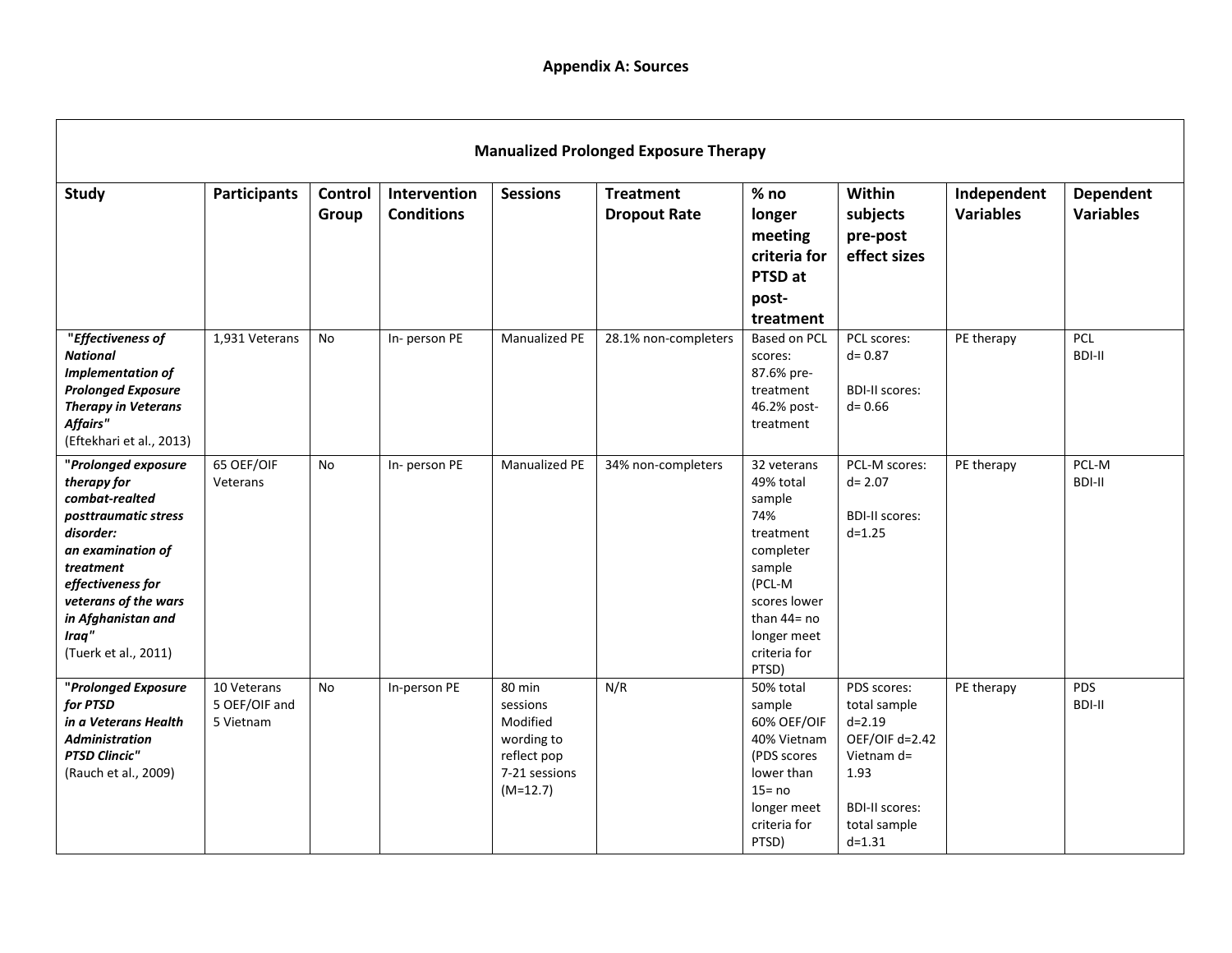| " Changes in Trauma-<br>potentiated<br><b>Startle with</b><br><b>Treatment of</b><br><b>Posttraumatic</b><br><b>Stress Disorder in</b><br><b>Combat Veterans"</b><br>(Robinson-Andrew et<br>al., 2014)                                         | 36 OEF/OIF<br>Veterans                                             | No  | In-person PE<br>$(n=8)$<br>In-person PCT<br>$(n=9)$ | 80 min<br>sessions<br>12 sessions                                                                                        | 53% non-completers                                                                 | N/R | <b>CAPS</b> scores:<br>completers<br>$m=19.3$<br>non-completers<br>$m=63.5$                                                                                                                                                                                        | PE therapy<br>PCT therapy               | CAPS<br>startle response<br>(EMG) |
|------------------------------------------------------------------------------------------------------------------------------------------------------------------------------------------------------------------------------------------------|--------------------------------------------------------------------|-----|-----------------------------------------------------|--------------------------------------------------------------------------------------------------------------------------|------------------------------------------------------------------------------------|-----|--------------------------------------------------------------------------------------------------------------------------------------------------------------------------------------------------------------------------------------------------------------------|-----------------------------------------|-----------------------------------|
| "Evaluating<br>treatment of<br><b>Posttraumtic</b><br><b>Stress Disorder with</b><br><b>Cognitive Processing</b><br><b>Therapy and</b><br><b>Prolonged Exposure</b><br>Therapy in a VHA<br><b>Specialty Clinic"</b><br>(Jefferys et al., 2014) | 263 Veterans                                                       | Yes | In- person PE<br>In-person CPT                      | CPT:<br>12 sessions<br>60 min<br>sessions<br>individually<br>90 min<br>sessions group<br>PE:<br>10-15 90 min<br>sessions | CPT: 32.2 %<br>PE: 44%                                                             | N/R | CPT $d=0.96$<br>$PE d = 2.0$                                                                                                                                                                                                                                       | PE therapy<br>CPT therapy               | CAPS<br><b>MINI</b>               |
| "Prolonged Exposure<br>Therapy for<br><b>Combat Related</b><br><b>Posttraumatic Stress</b><br><b>Disorder: Comparing</b><br><b>Outcomes for</b><br><b>Veterans of Different</b><br>Wars"<br>(Yoder et al., 2012)                               | 112 Veterans<br>34 Vietnam<br>17 Persian Gulf<br>War<br>61 OEF/OIF | Yes | In-person PE                                        | Manualized PE                                                                                                            | 18 participants non<br>completers<br>12% Gulf War<br>26% OEF/OIF/OND<br>3% Vietnam | N/R | Overall effect<br>size 2.73 across<br>3 groups<br>PCL-M scores:<br><b>Gulf War</b><br>$d = 1.81$<br>OEF/OIF/OND<br>$d = 3.05$<br>Vietnam $d=$<br>2.07<br><b>BDI-II scores:</b><br><b>Gulf War</b><br>$d = 1.42$<br>OEF/OIF/OND<br>$d = 1.27$<br>Vietnam d=<br>1.91 | PE therapy<br>Different Era<br>Veterans | PCL-M<br><b>BDI-II</b>            |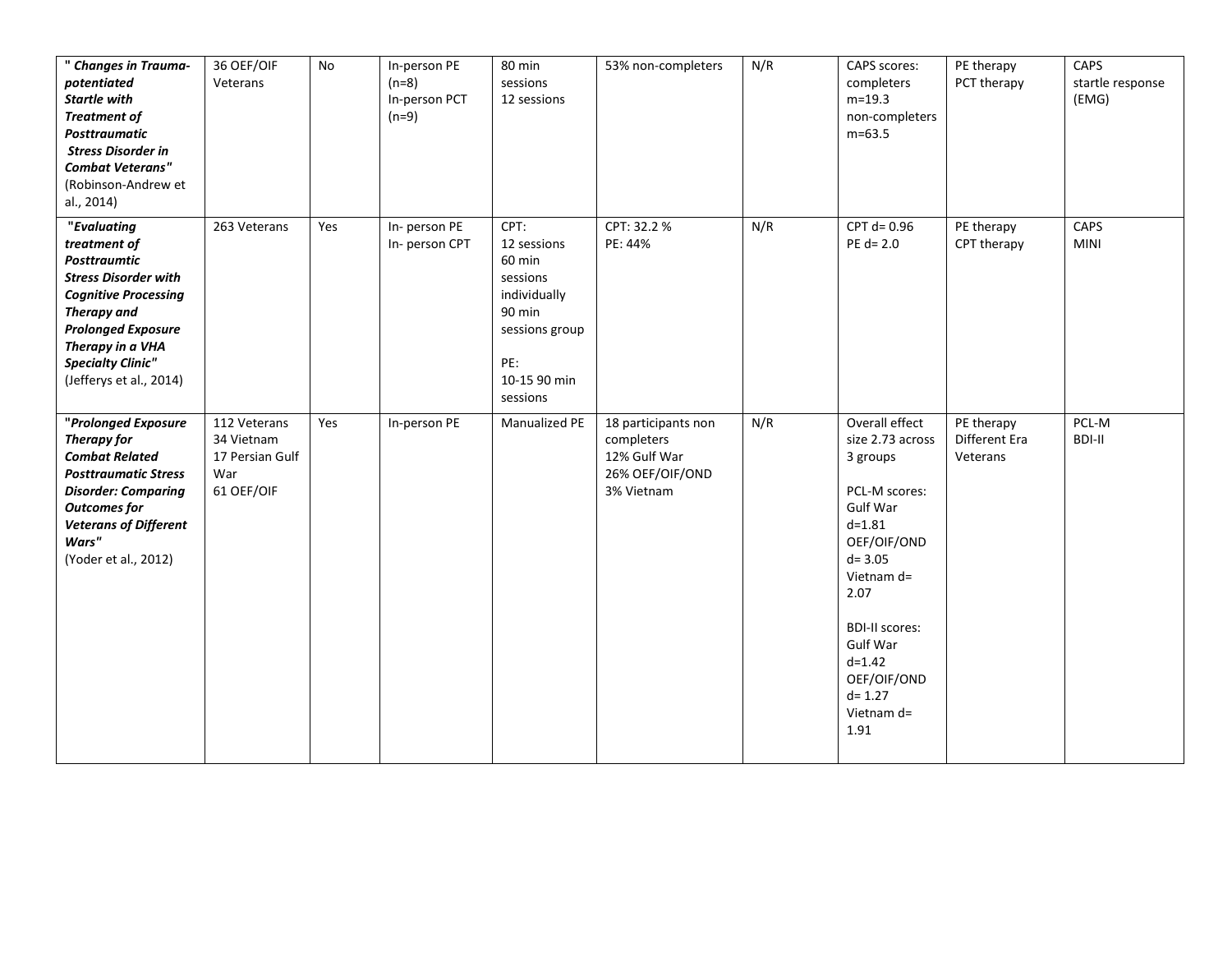| "Prolonged Exposure<br>for<br>PTSD in a Veteran<br><b>Group: A Pilot</b><br><b>Effectiveness Study"</b><br>(Smith et al., 2015)            | 67 veterans<br>67.2% Vietnam<br>23.9% OEF/OIF                                                                                                                                                                                      | <b>No</b>        | Hybrid<br>treatment:<br>group and<br>individual PE                    | 12 weeks:<br>12, 1 hour<br>group sessions<br>(in vivo)<br>5, 1 hour<br>individual<br>sessions<br>(imaginal)<br>beginning at<br>week 6                                | 26.87 % non-<br>completers                                   | N/R                                                                          | <b>CAPS</b> scores:<br>$d = 1.37$<br>PCL-C scores:<br>$d = 1.00$<br><b>BDI-II scores:</b><br>$d = 0.79$                                                                                         | Hybrid PE<br>therapy                                            | CAPS<br>PCL-C<br><b>BDI-II</b>        |
|--------------------------------------------------------------------------------------------------------------------------------------------|------------------------------------------------------------------------------------------------------------------------------------------------------------------------------------------------------------------------------------|------------------|-----------------------------------------------------------------------|----------------------------------------------------------------------------------------------------------------------------------------------------------------------|--------------------------------------------------------------|------------------------------------------------------------------------------|-------------------------------------------------------------------------------------------------------------------------------------------------------------------------------------------------|-----------------------------------------------------------------|---------------------------------------|
|                                                                                                                                            |                                                                                                                                                                                                                                    |                  |                                                                       |                                                                                                                                                                      | <b>Traumatic Brain Injury and Prolonged Exposure Therapy</b> |                                                                              |                                                                                                                                                                                                 |                                                                 |                                       |
| <b>Study</b>                                                                                                                               | <b>Participants</b>                                                                                                                                                                                                                | Control<br>Group | Intervention<br><b>Conditions</b>                                     | <b>Sessions</b>                                                                                                                                                      | <b>Treatment</b><br><b>Dropout Rate</b>                      | $%$ no<br>longer<br>meeting<br>criteria for<br>PTSD at<br>post-<br>treatment | Within<br>subjects<br>pre-post<br>effect sizes                                                                                                                                                  | Independent<br><b>Variables</b>                                 | <b>Dependent</b><br><b>Variables</b>  |
| "Mild Traumatic Brain<br><b>Injury</b><br>and Treatment<br>Response in<br><b>Prolonged Exposure</b><br>for PTSD"<br>(Sripada et al., 2013) | Study 1:<br>51 Veterans<br>37% Vietnam<br>33% Persian<br>Gulf<br>32% OEF/OIF<br>11 positive<br>m <sub>TBI</sub><br>Study 2:<br>22 veterans<br>81% Iraq and<br>33%<br>Afghanistan<br>(w/ some both<br>locations)<br>8 positive mTBI | Yes              | Study 1:<br>In-person PE<br>Study 2:<br>In-person PE<br>In-person PCT | Study 1:<br>90 min<br>sessions<br>8-15 weekly<br>(current study<br>length varied<br>by patient)<br>Study 2:<br>10-12 sessions<br>PE or PCT<br>(randomly<br>assigned) | Study 1:<br>22% non-completers<br>Study 2:<br>N/R            | N/R                                                                          | Study 1:<br><b>PCL-S Scores</b><br>total sample<br>$d = 1.13$<br>$w/mTBl$ d=<br>2.22<br>Study 2:<br><b>CAPS</b> scores<br>total sample<br>$d = 1.85$<br>w/ mTBI d=1.51<br>PE d=2.9<br>PCT d=0.8 | Study 1:<br>PE therapy<br>Study 2:<br>PE therapy<br>PCT therapy | Study 1:<br>PCL-S<br>Study 2:<br>CAPS |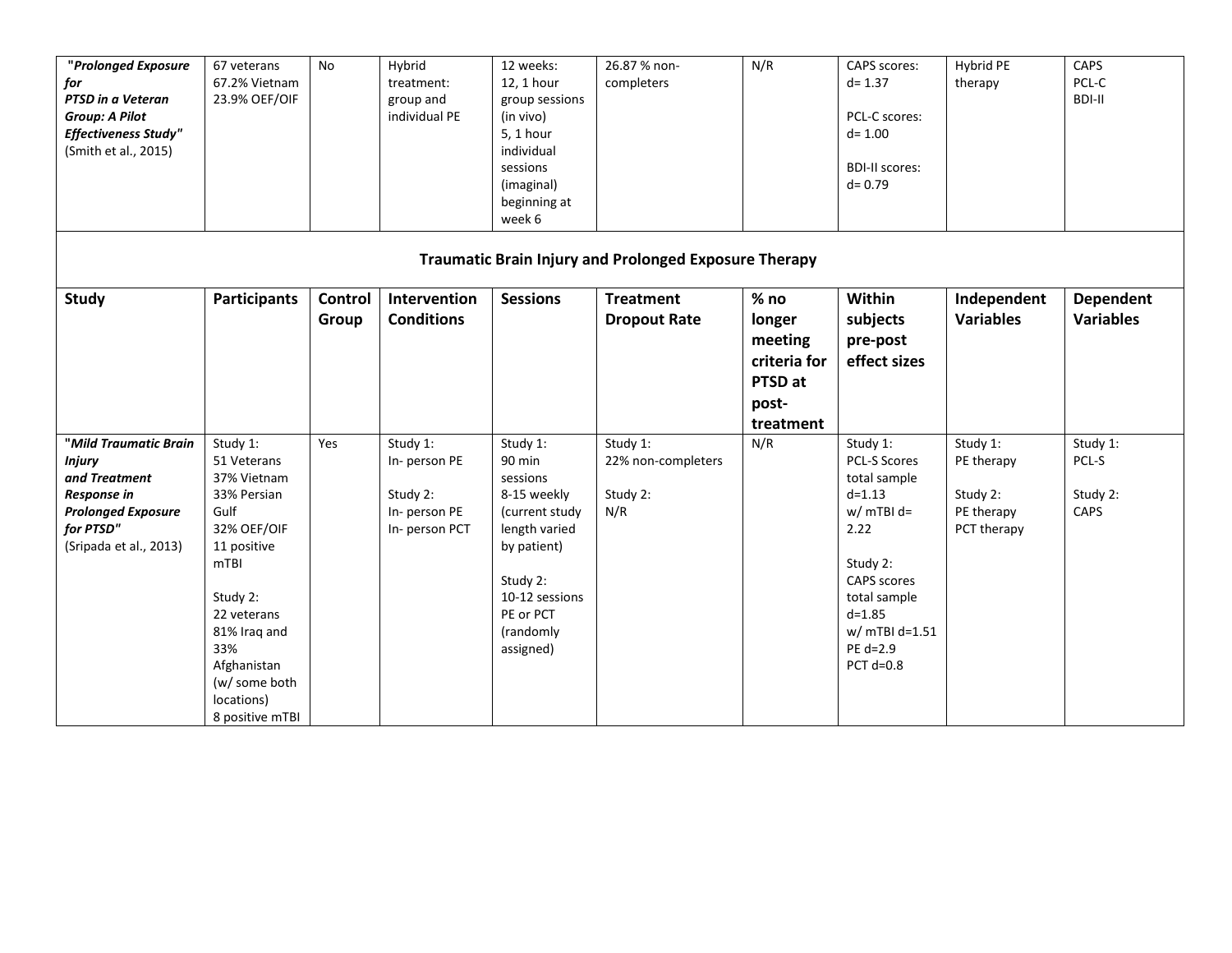| #15 "A preliminary<br>examination of<br>prolonged<br>exposure therapy with<br><b>Iraq and Afghanistan</b><br>veterans with a<br>diagnosis of<br>posttraumatic stress<br>disorder and mild to<br>moderate traumatic<br>brain injury."<br>(Wolf et al., 2012)  | 10 OEF/OIF<br>Veterans w/<br>mild to<br>moderate TBI | No               | In- person PE                                                           | 8-18 session<br>120 min<br>sessions            | N/R                                                                                    | Reduction in<br>PTSD (PCL-<br>$M$ )= 100%<br>Reduction in<br>depression<br>$(BDI-II)=90%$ | PCL-M scores<br>$d = 3.64$<br><b>BDI-II scores:</b><br>$d = 1.82$                                                 | PE therapy                      | PCL-M<br><b>BDI-II</b>               |
|--------------------------------------------------------------------------------------------------------------------------------------------------------------------------------------------------------------------------------------------------------------|------------------------------------------------------|------------------|-------------------------------------------------------------------------|------------------------------------------------|----------------------------------------------------------------------------------------|-------------------------------------------------------------------------------------------|-------------------------------------------------------------------------------------------------------------------|---------------------------------|--------------------------------------|
|                                                                                                                                                                                                                                                              |                                                      |                  |                                                                         |                                                | Prolonged Exposure Therapy Delivered via Telehealth Technology                         |                                                                                           |                                                                                                                   |                                 |                                      |
| <b>Study</b>                                                                                                                                                                                                                                                 | <b>Participants</b>                                  | Control<br>Group | Intervention<br><b>Conditions</b>                                       | <b>Sessions</b>                                | <b>Treatment</b><br><b>Dropout Rate</b>                                                | $%$ no<br>longer<br>meeting<br>criteria for<br>PTSD at<br>post-<br>treatment              | Within<br>subjects<br>pre-post<br>effect sizes                                                                    | Independent<br><b>Variables</b> | <b>Dependent</b><br><b>Variables</b> |
| "A Pilot Study of<br><b>Prolonged Exposure</b><br><b>Therapy for</b><br><b>Posttraumatic Stress</b><br><b>Disorder Delivered via</b><br><b>Telehealth</b><br>Technology"<br>(Tuerk et al., 2010)                                                             | 47 Veterans<br>72% OEF/OIF                           | Yes              | In- person PE<br>$(n=35)$<br>PE delivered via<br>telehealth<br>$(n=12)$ | weekly 90 min<br>sessions                      | In-person PE: 17%<br>Telehealth PE: 25%                                                | N/R                                                                                       | In-person<br>scores:<br>PCL $d=4.2$<br>BDI-II $d=2.2$<br>Telehealth<br>scores:<br>PCL $d=2.9$<br>BDI-II d=2.3     | In- person PE<br>Telehealth PE  | <b>PCL</b><br>BDI-II                 |
| "Exposure Therapy for<br><b>PTSD Delivered</b><br>to Veterans via<br><b>Telehealth: Predictors</b><br>of Treatment<br><b>Completion and</b><br><b>Outcome</b> and<br><b>Comparison to</b><br><b>Treatment Delivered</b><br>in Person"<br>(Gros et al., 2011) | 89 Veteran<br>45.2% OEF/OIF<br>40.3%<br>Vietnam      | Yes              | In-person PE<br>PE delivered via<br>telehealth                          | 12 weekly<br>sessions<br>60-90 min<br>sessions | In- person PE: Not<br>assessed<br>Telehealth PE: 39%<br>25% Vietnam<br>75% OEF/OIF/OND | N/R                                                                                       | In-person<br>scores:<br>PCL $d = 3.00$<br>BDI-II d=2.13<br>Telehealth<br>scores:<br>PCL d=1.19<br>BDI-II $d=1.13$ | In- person PE<br>Telehealth PE  | <b>PCL</b><br><b>BDI-II</b>          |